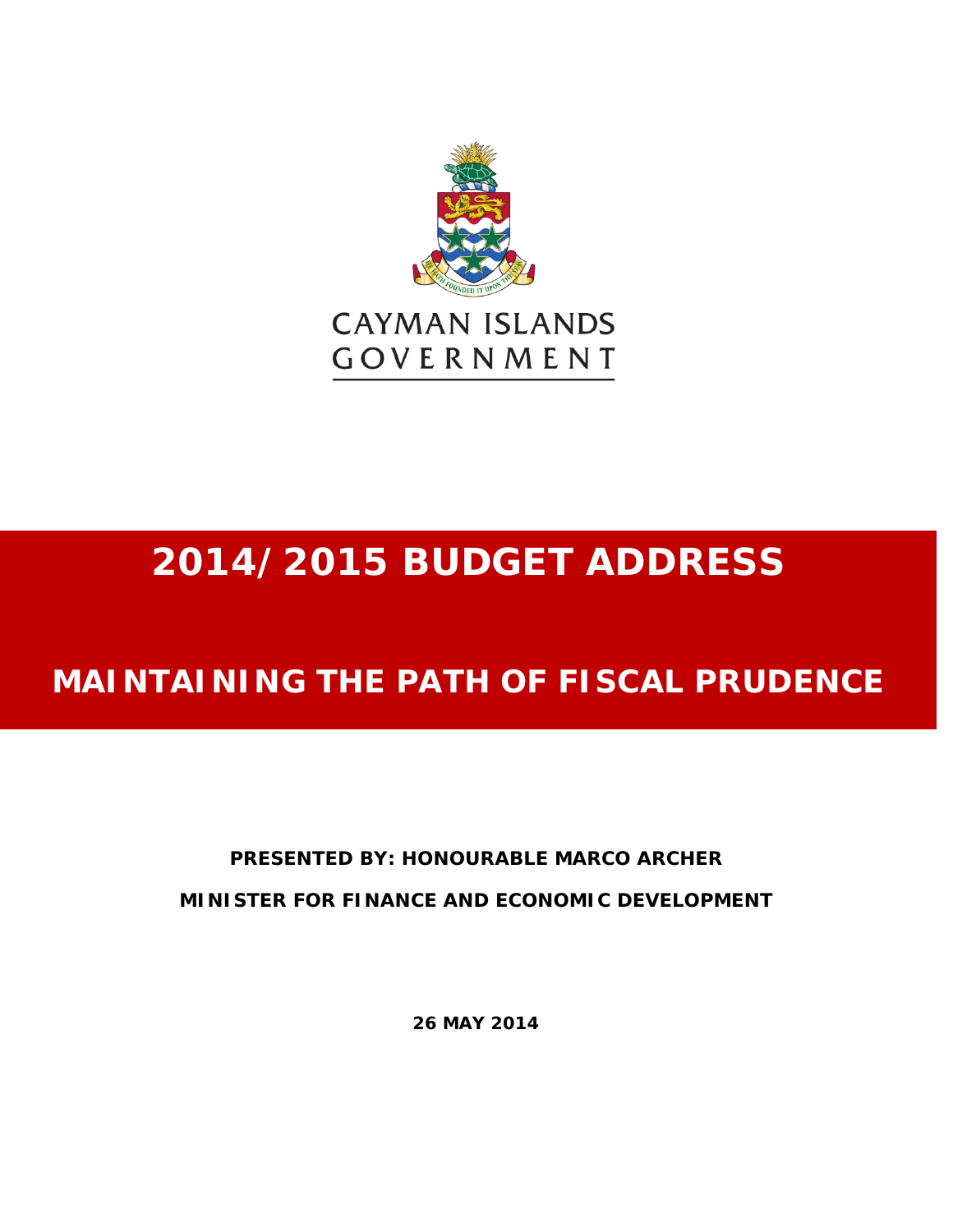#### **INTRODUCTION**

Mr. Speaker, it is my pleasure to rise today to speak to The Appropriation (July 2014 to June 2015) Bill, 2014.

Last October when I presented the Government's Budget for the current 2013/14 financial year I spoke of how the Government would, as a matter of policy, be managing the country's economic growth by practicing fiscal prudence. Today, Mr. Speaker, I am pleased to report that we have made much progress in this area and the Government is well on its way towards achieving our desired financial targets. Hence I have entitled my address today

#### – "**Maintaining the Path of Fiscal Prudence**".

I would compare Government's finances to that of a long journey and draw reference to the ancient Chinese proverb *"A journey of a thousand miles begins with a single step."* The financial management issues which led to the imposition of the Framework for Fiscal Responsibility (FFR) did not arise overnight and it is not reasonable to expect that they will disappear overnight.

We must recognize and acknowledge the mistakes of the past and then set about correcting them in a manner that minimizes the risk of reoccurrence.

Mr. Speaker, consistent with the Strategic Policy Statement Tabled in the House on 21 November 2013, the Government's 2014/15 Budget is based on four guiding policy strategies:

- **1. Prudent Financial Management;**
- **2. Facilitate Private Sector Economic Growth;**
- **3. An Educated, Work Ready Populace; and**
- **4. Develop and Modernize our Infrastructure.**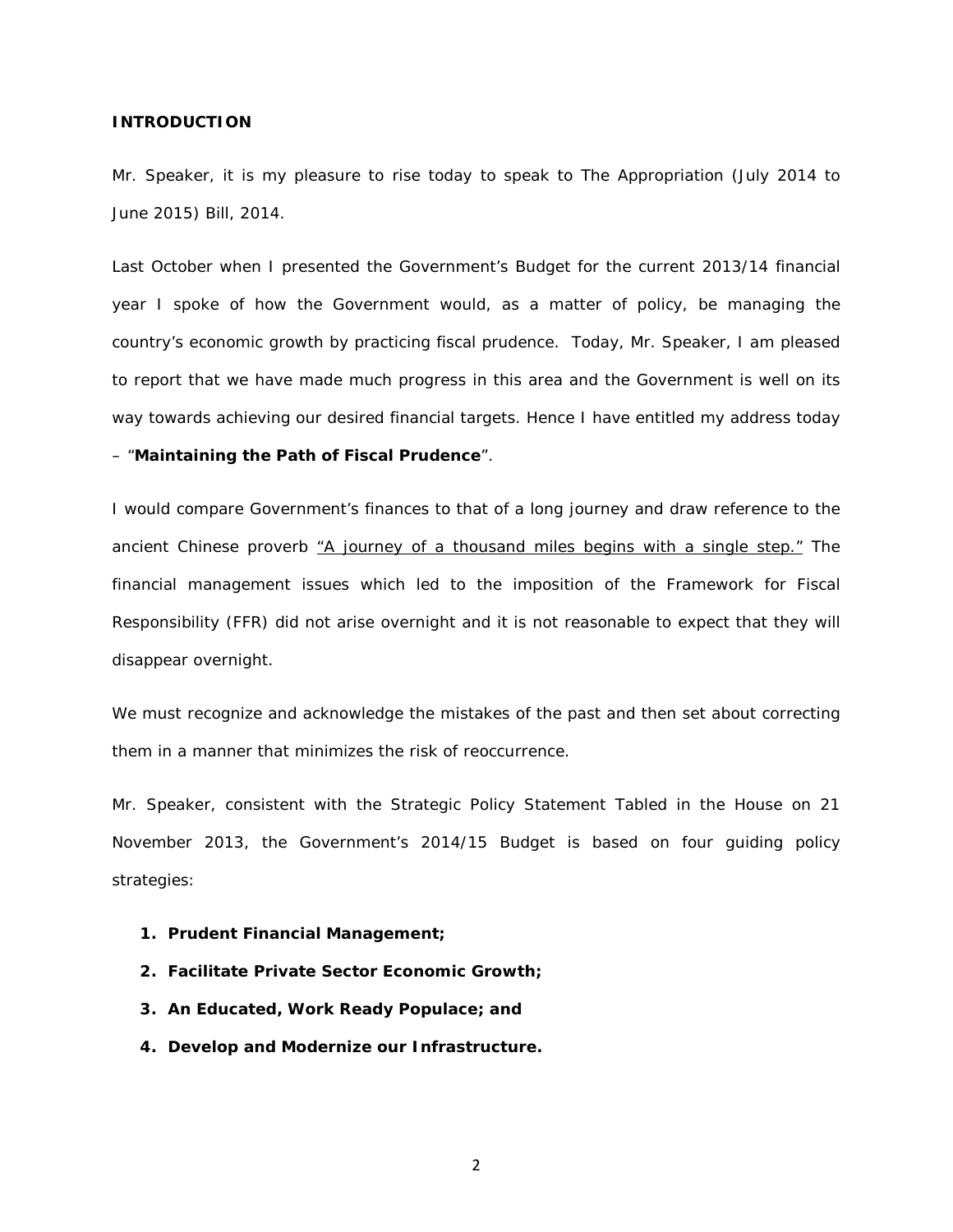The Public Management and Finance Law includes the FFR as its Schedule 6, and prescribes a specific set of fiscal parameters within which the Government must operate its financial affairs. Last year, we agreed that the Cayman Islands Government would achieve compliance with all of these targets by 30 June 2016 and this 2014/15 Budget represents year two in the three year plan towards full FFR compliance.

Therefore, Mr. Speaker, prudent financial management is at the center of this strategy to achieve FFR compliance and involves:

- 1. strict expenditure control;
- 2. enhanced revenue collection and management;
- 3. stringent cash management to build reserves; and
- 4. proactive debt management to reduce the public sector debt balance.

The 2014/15 Budget expands on all of these points. In line with the FFR, the 2014/15 Budget will reduce the tax burden of the private sector, continue the downsizing of Government and further reduce our debt burden. All of these are expected to provide the private sector with more resources and generate a multiplier effect that will re-grow the middle class and facilitate more robust economic growth over the medium term.

Mr. Speaker, the revenue burden as indicated by the ratio of the central Government's revenue to nominal GDP was 23.6 percent in FY 2012/13.

This increased marginally in FY 2013/14 to 24.0 percent of GDP due to the impact of the revenue measures that were implemented starting from 2012. For FY 2014/15, the aim of fiscal policy is to reduce the revenue burden to 23.2 percent of GDP. This will be realized by reducing the rates of particular taxes. I will speak on this in greater detail in the latter part of my speech.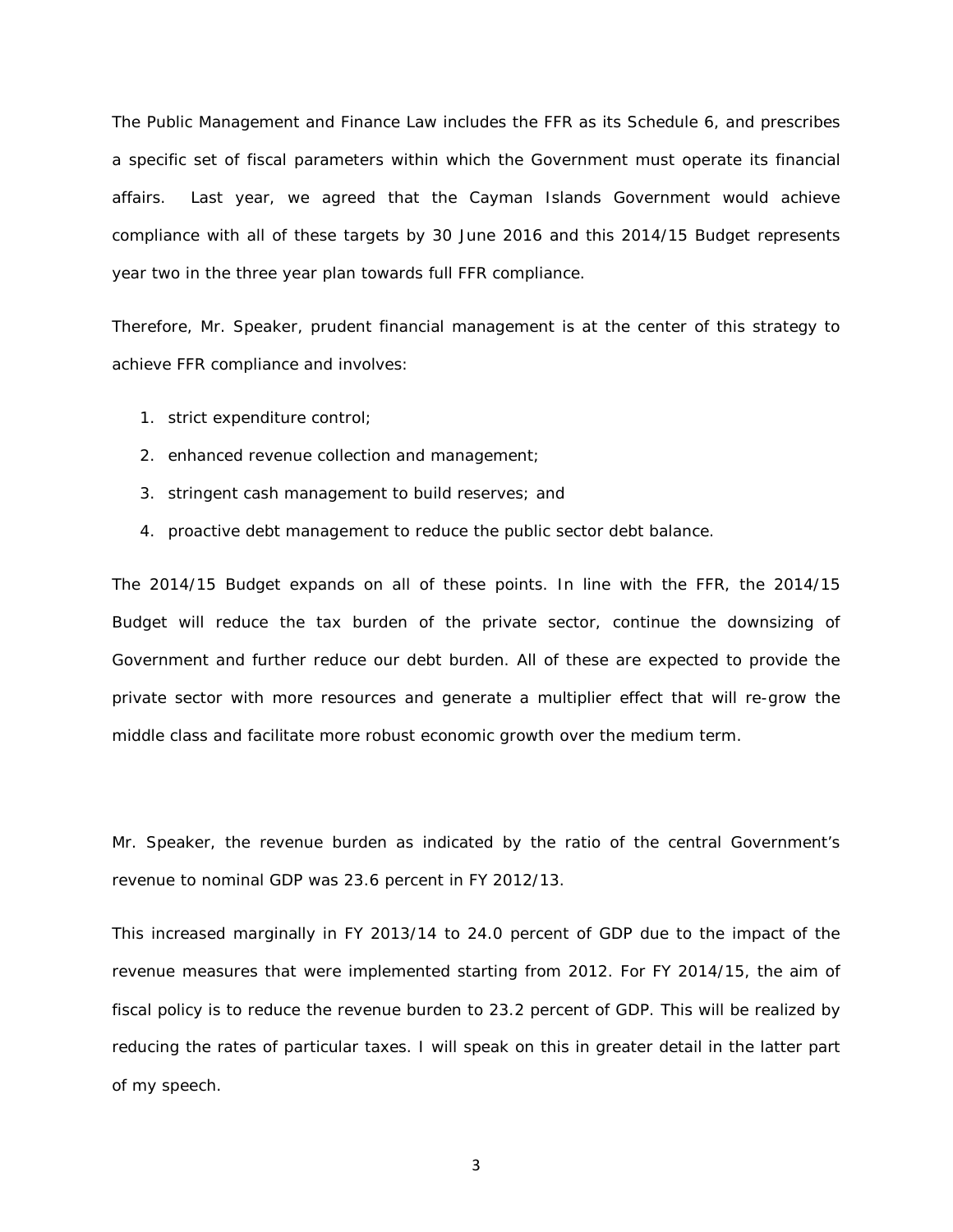The Government continued to downsize in FY 2013/14 as evidenced by the decline in total spending at 22.0 percent of GDP compared to 23.4 percent of the previous fiscal year. For FY 2014/15, the aim of fiscal policy is to further curtail the central Government's expenditure to 20.7 percent of GDP.

Consequently, the debt burden of the Government declined in FY 2013/14 to 20.2 percent of GDP from 22.0 percent in FY 2012/13. For FY 2014/15, we intend to further reduce the debt burden to 18.5 percent of GDP.

With respect to developing and modernizing our infrastructure, along with providing worldclass educational opportunities at every level, everyone will agree that our long-term economic development is dependent upon our ability to maintain and upgrade our country's physical infrastructure. The Government has identified five such projects that will be pursued as a matter of priority: 1) The George Town Cruise Ship berthing facility; 2) Owen Roberts International Airport Terminal upgrades; 3) George Town revitalization; 4) extension of the east-west arterial road; and 5) a new solid waste management facility.

#### **2013/14 FINANCIAL FORECASTS**

Mr. Speaker, I will spend a few minutes to explain the forecast financial results for the current 2013/14 fiscal year as they form the basis for the financials in the 2014/15 Budget.

As at 30th April 2014, the forecast operating surplus for the financial year ending 30 June 2014 is \$108.1 million. This figure represents a \$7.9 million positive change to the operating position when compared to \$100.2 million in the approved 2013/14 Budget. The change in operating position is mainly due to higher than expected operating revenues.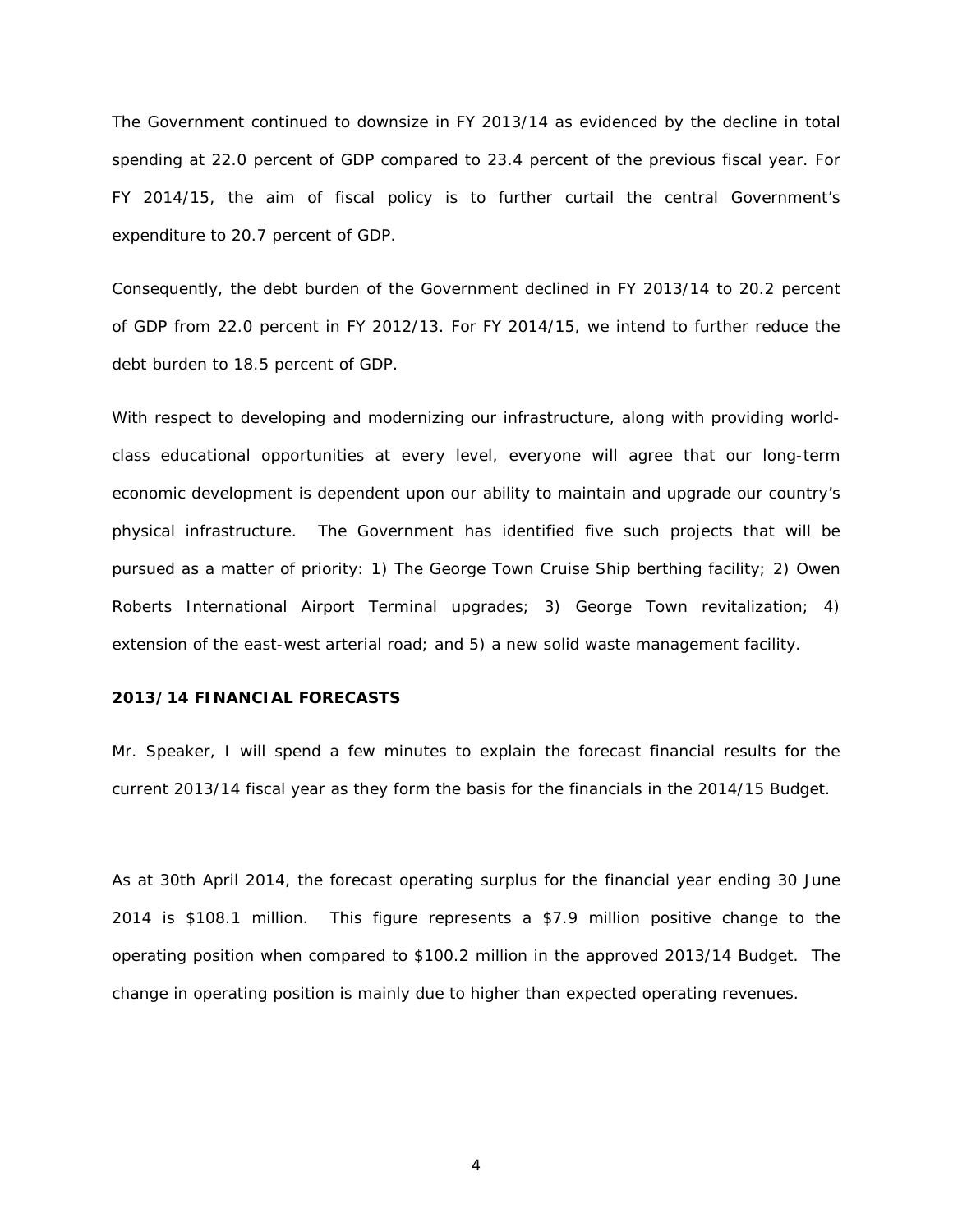Mr. Speaker, I find it important to explain why the Government's forecast Operating Surplus for the 2013/14 fiscal year does not mean that same amount is available for use at the end of the fiscal year.

The Cash-Flow Statement for the 2013/14 fiscal year indicates that the normal operating activities of the Government – that is, its ordinary recurring revenues minus its recurring expenditures such as Personnel costs, interest expense on past borrowings and cost of supplies and consumables – are expected to generate positive cash flows during the 2013/14 year of \$119.2 million. This \$119.2 million is used to fund Capital Expenditures and Equity Investments – such as the cost of road-works and providing assistance to Statutory Authorities and Government-Owned Companies. Capital Expenditures and Equity Investments are expected to reduce Government's cash balances by \$41.2 million during the year to  $30<sup>th</sup>$  June 2014.

Therefore, the \$119.2 million derived from Government's operating activities is reduced by \$41.2 million, to become \$78.0 million. However, it is necessary to go on to consider the fact that Government has to make debt principal payments during the year, in respect of borrowings made in the past. For the 2013/14 fiscal year, such financing activities result in a further cash outflow of \$24.2 million. When this latter amount is subtracted from the \$78.0 million just mentioned, Government's cash balances are expected to increase by \$ 53.8 million in the year to 30<sup>th</sup> June 2014.

Mr. Speaker, this does not mean that the Government is able to spend the \$53.8 million increase in cash balances that are expected to arise during the 2013/14 year because, Government has to build-up its cash balances to a sufficient level, by 31 December 2015, to cover 90 days of its normal recurring operating expenditures.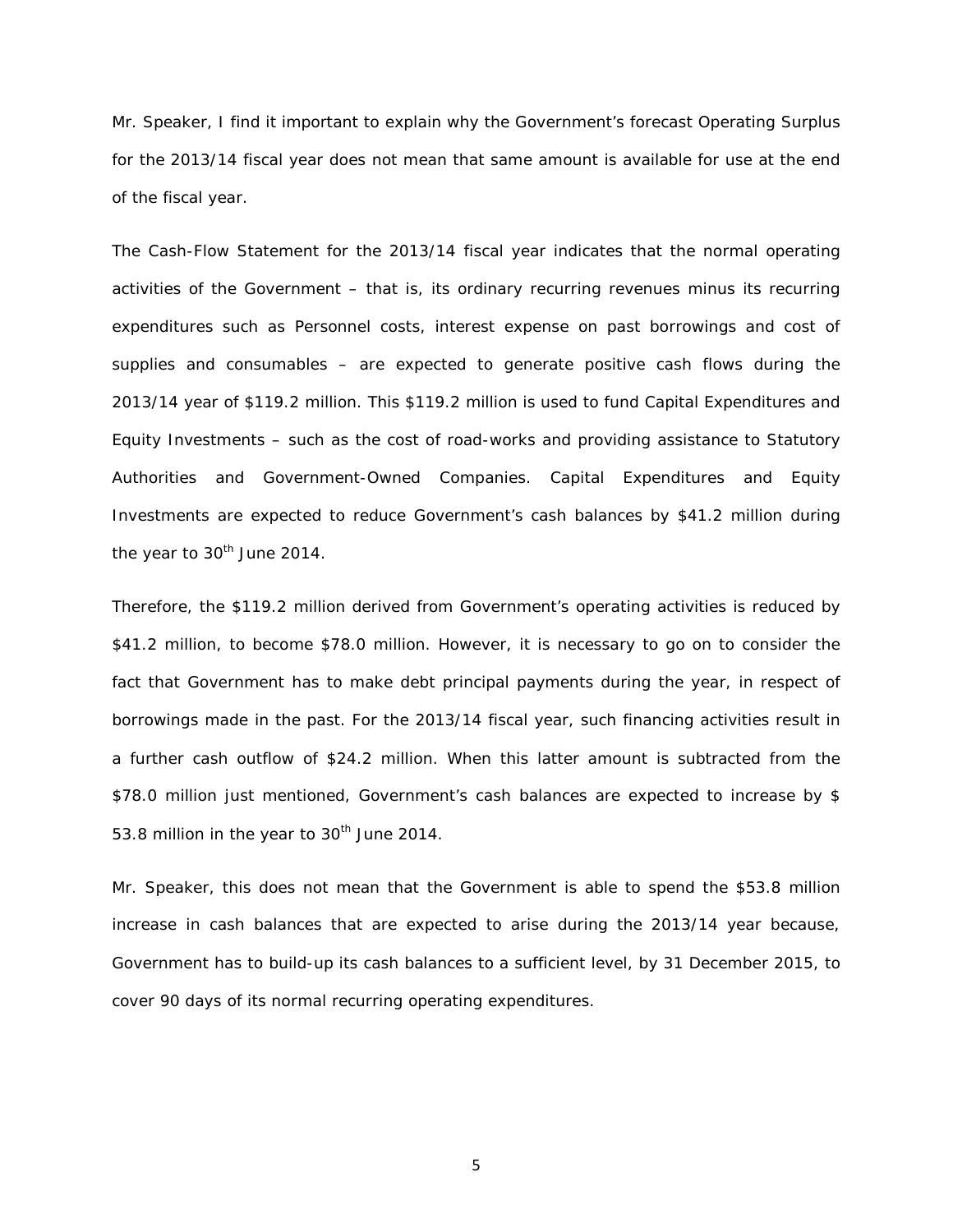Again, the net operating cash flows are forecast to be \$119.2 million which will be used to fund Capital Investments of \$41.2 million; make principal debt repayments of\$24.3 million and build our cash reserves by \$53.8 million.

The revised revenue forecast of \$652.1 million is \$7.4 million more than the \$644.7 million in the 2013/14 approved budget and is due mainly to economic growth and greater efficiency in collecting revenue.

The forecasted 2013/14 operating expenses of Core Government is \$547.7 million or \$1.7 million lower than the \$549.4 million originally budgeted in 2013/14. This resulted from a deliberate and concerted effort of the Government to carefully manage its expenditure within the approved limits.

Therefore, **Personnel Costs** are forecast to be \$3.3 million less than budgeted as a result of a deliberate effort to centralize the approvals for the recruitment of staff along with careful scrutiny to ensure that Agencies are only hiring to fill critical vacancies.

Mr. Speaker, **Financing Expenses** are forecast to be lower than the original 2013/14 budget by \$0.8 million due to limited use of the \$46 million operating overdraft facility and successfully negotiating lower interest rates in November 2013 to reduce interest expense by \$6.2 million over 10 years on five outstanding loans with balances totaling \$102.7 million.

These savings were partially offset by increases in other areas, most notably in Outputs from Non-Government Output Suppliers; and Net Surplus of Statutory Authorities and Government Owned Companies.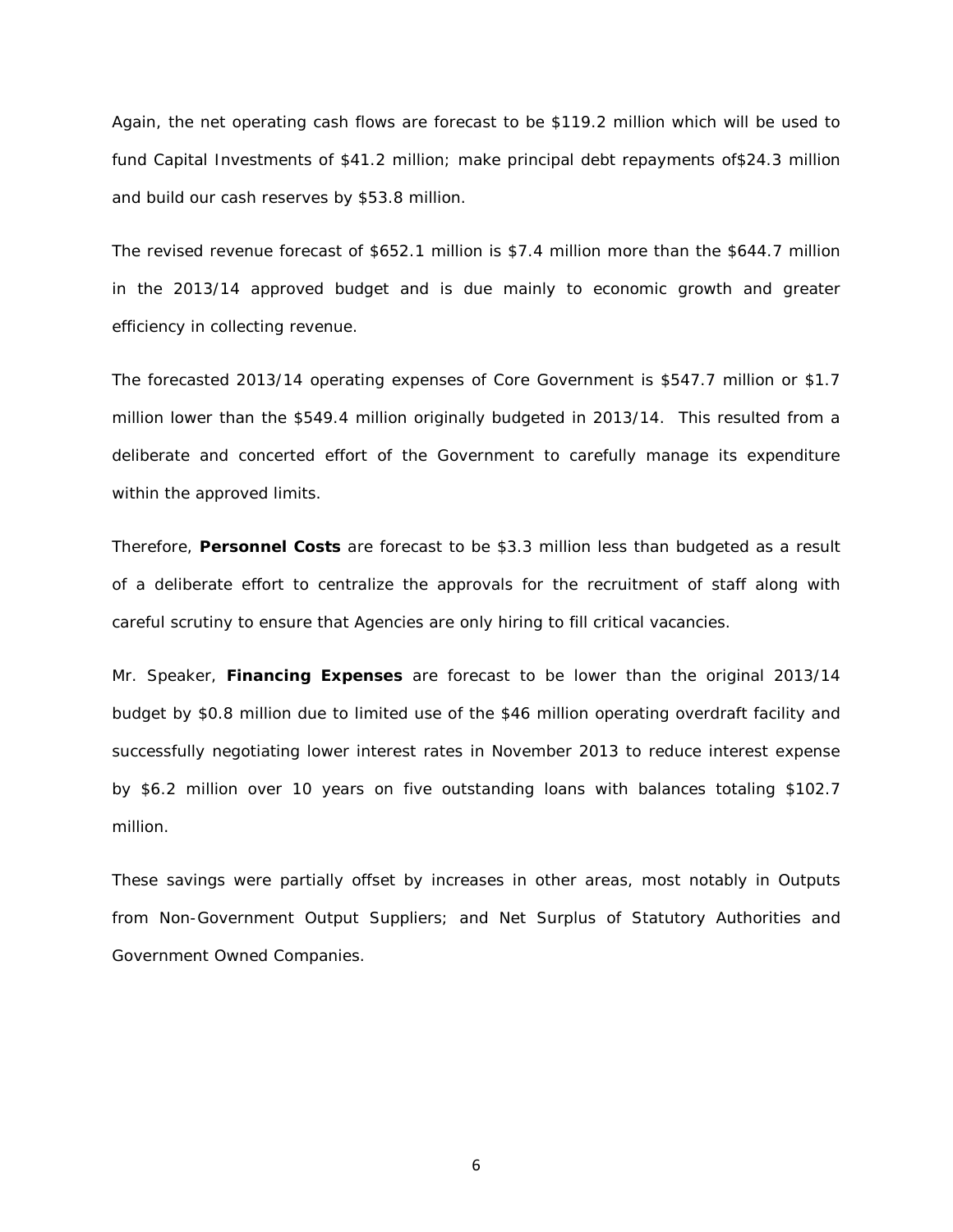**Outputs from Non-Government Output Suppliers** is forecast to increase by \$1.5 million, mainly due to increased costs for the provision of overseas medical care to qualified persons who have exceeded their health insurance benefits or who have no health insurance.

**The Net Surplus of Statutory Authorities and Government Owned Companies (SAGCs**) is forecast to be \$3.7 million. This is approximately \$1.3 million less than the \$5.0 million surplus projected in the budget and can be directly attributed to the delayed implementation of new legislation which provides a new revenue stream for the Cayman Islands Monetary Authority (CIMA).

However, I am happy to report that this legislation was approved by the Legislative Assembly during our April 2014 meeting and will shortly come into force allowing CIMA to collect the additional revenue.

Cash flow during the first half of fiscal year 2013/14 was positively impacted by the \$10.0 million received from Statutory Authorities as part of the Entire Public Sector Cash Management initiative where SAGCs placed surplus cash on deposit with the Treasury. This initiative significantly reduced the Core Government's use of the bank overdraft facility allowing the Government to save approximately \$86,000 in external financing costs after paying interests to the SAGCs.

In addition, SAGCs were **encouraged** to work with each other to facilitate foreign exchange transactions and reduce any potential losses from the buying and selling of foreign exchange via commercial banks.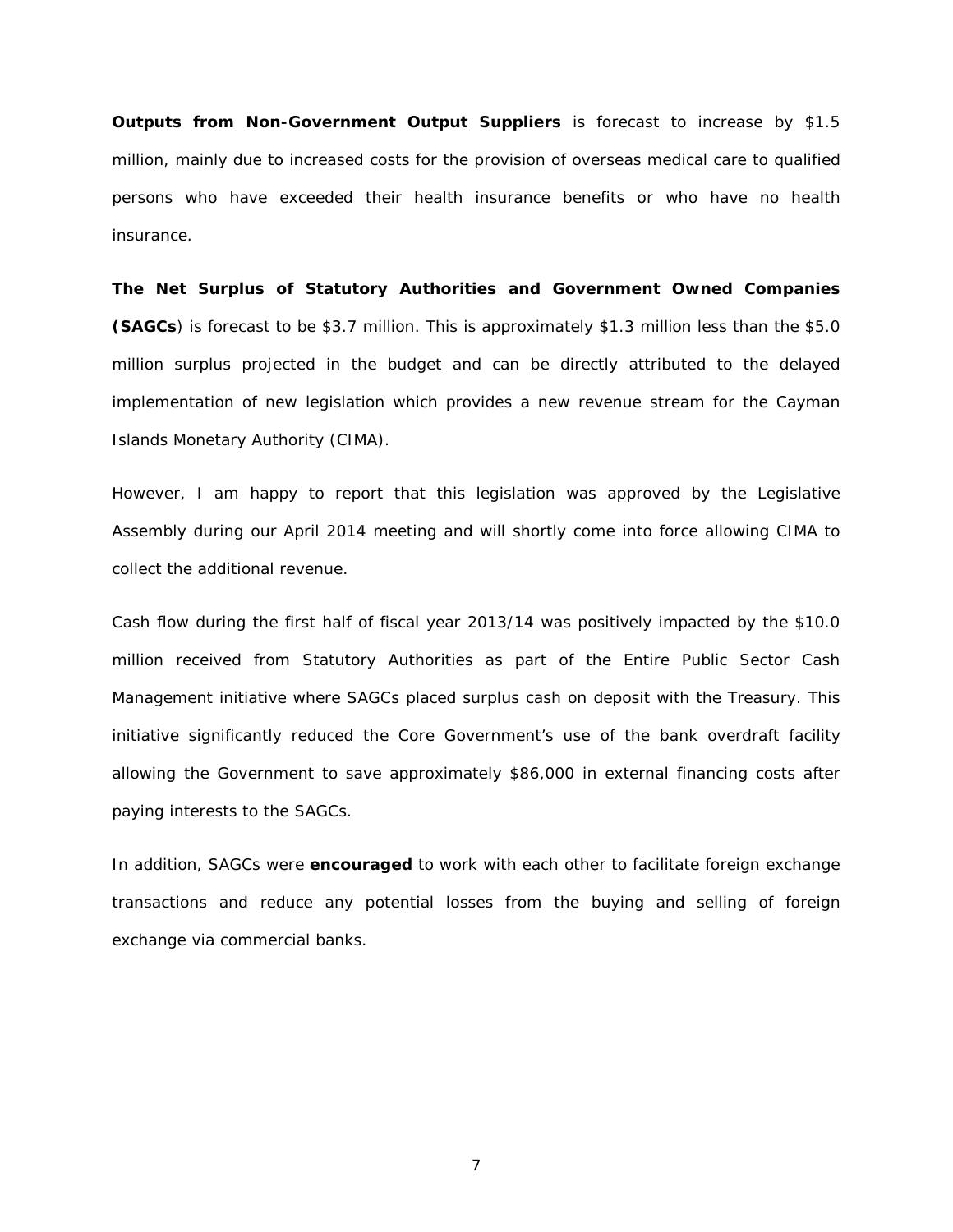At the end of April 2014 this had resulted in approximately \$54,250 in savings on foreign exchange transaction costs thereby highlighting the need for greater collaboration between SAGCs or the introduction of legislative provisions if necessary.

These are two examples of how the Government has improved efficiency of its cash management operations resulting in lower expenditures. We will continue with these initiatives in 2014/15 and seek further innovative ways to improve the expenditure savings.

As a result of the increased revenues and reduced operating expenditure, the 2013/14 closing cash balance is \$173.6 million, \$11.6 million more than the \$162.0 million forecasted in the approved 2013/14 budget.

Mr. Speaker, overall the Government has prudently managed its finances in 2013/14 and is on track to exceed its budget targets for FFR compliance. For 2014/15 we will build on this positive momentum as we push forward in our journey to achieving full FFR compliance by 30 June 2016.

#### **ECONOMIC OUTLOOK**

#### **World Economy**

In its April 2014 World Economic Outlook, the International Monetary Fund has reported that the global economy is improving. Global demand improved in the second half of 2013, which increased global output by 3.0 percent, slightly lower than the 3.2 percent recorded in the preceding year. The advanced economies expanded by 1.3 percent, slightly weaker than the 1.4 percent growth recorded in 2012 while emerging and developing countries recorded a 4.7 percent growth, slightly lower than the 5.0% growth recorded in 2012.

Global economic output is expected to strengthen to 3.6 percent in 2014 with the advanced economies, the main markets for Cayman's financial and tourism services, also projected to turn in higher economic performance, growing at 2.2 percent in 2014.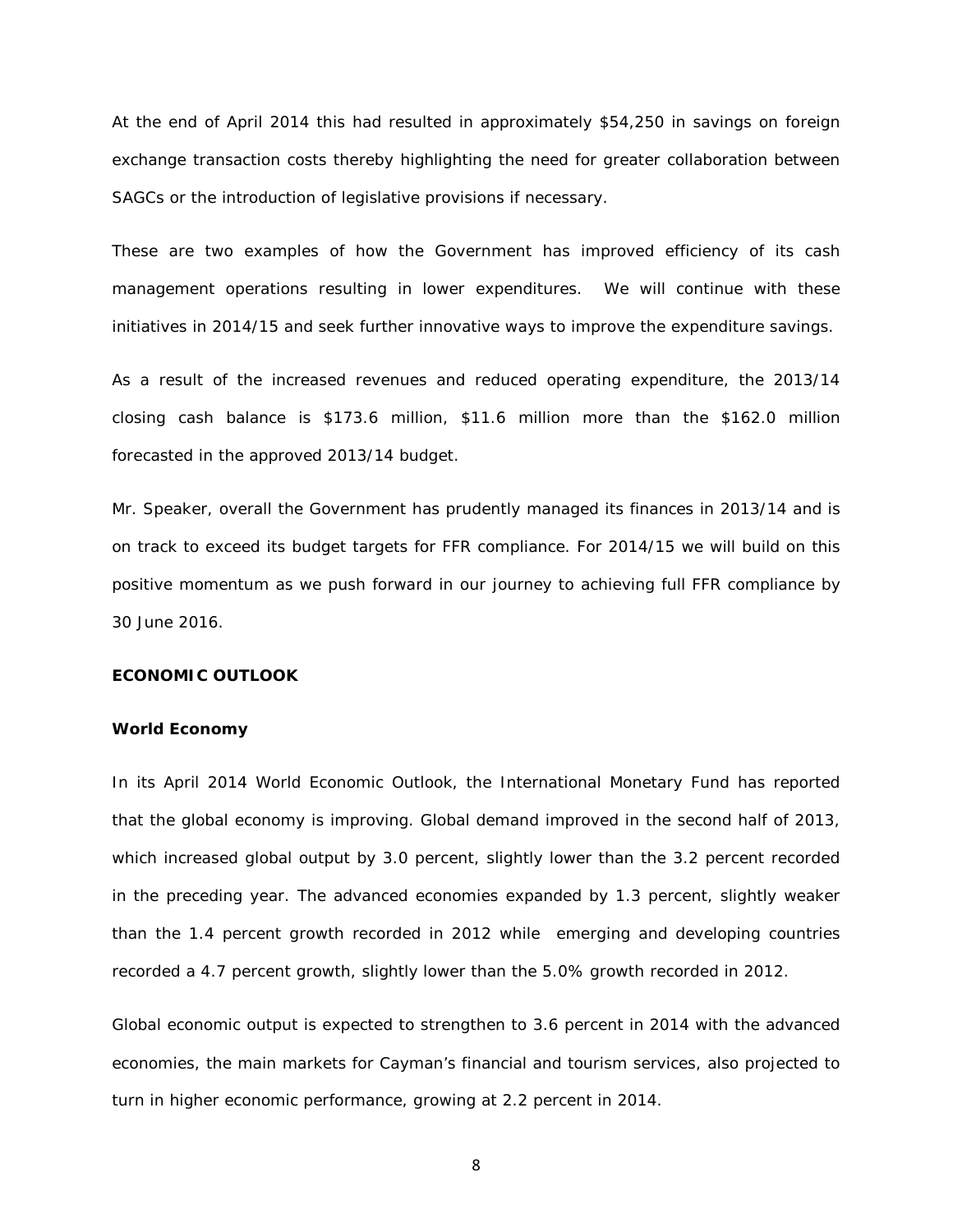#### **The Cayman Islands' Economic Performance and Forecasts for 2014/15**

**Output (GDP) Growth** - During 2013, economic output increased by 1.2 percent as compared to 1.4 percent recorded in 2012 and 0.9 percent in 2011. Growth in 2013 was generated largely by the service sectors led by 1) hotels and restaurants, 2) transport, storage and communication, 3) real estate, renting and business activities, and 4) financing and insurance.

Strong growth of 7.4% in stay-over tourism boosted the performance of the hotels and restaurants sector by 6.6% as well as transportation, storage and communication sectors which grew by 2.4%. The latter was also facilitated by a higher volume of cargo transportation despite a reduction in cruise transport. Also, an expansion in the broadband market supported marginal growth in telecommunication activities.

The Financing and Insurance services sector, which accounts for the largest share of GDP, is estimated to have expanded by 1.7 percent in 2013 compared to 2.0 percent in 2012. Value added from insurance services rose by 7.5 percent in 2013 as the increase in gross premiums outweighed net claims. For the same period, higher interest income indicated modest growth in the local banking sector.

Value added in the Real estate, renting and business activities sector is estimated to have increased by 1.3 percent, as both business services and real estate activities were enhanced by higher registration of companies and property transfers during the year.

However, some sectors declined in 2013. Value added for Government services contracted by 1.5 percent due mainly to the combined effects of lower staff levels and reduction in capital expenditure.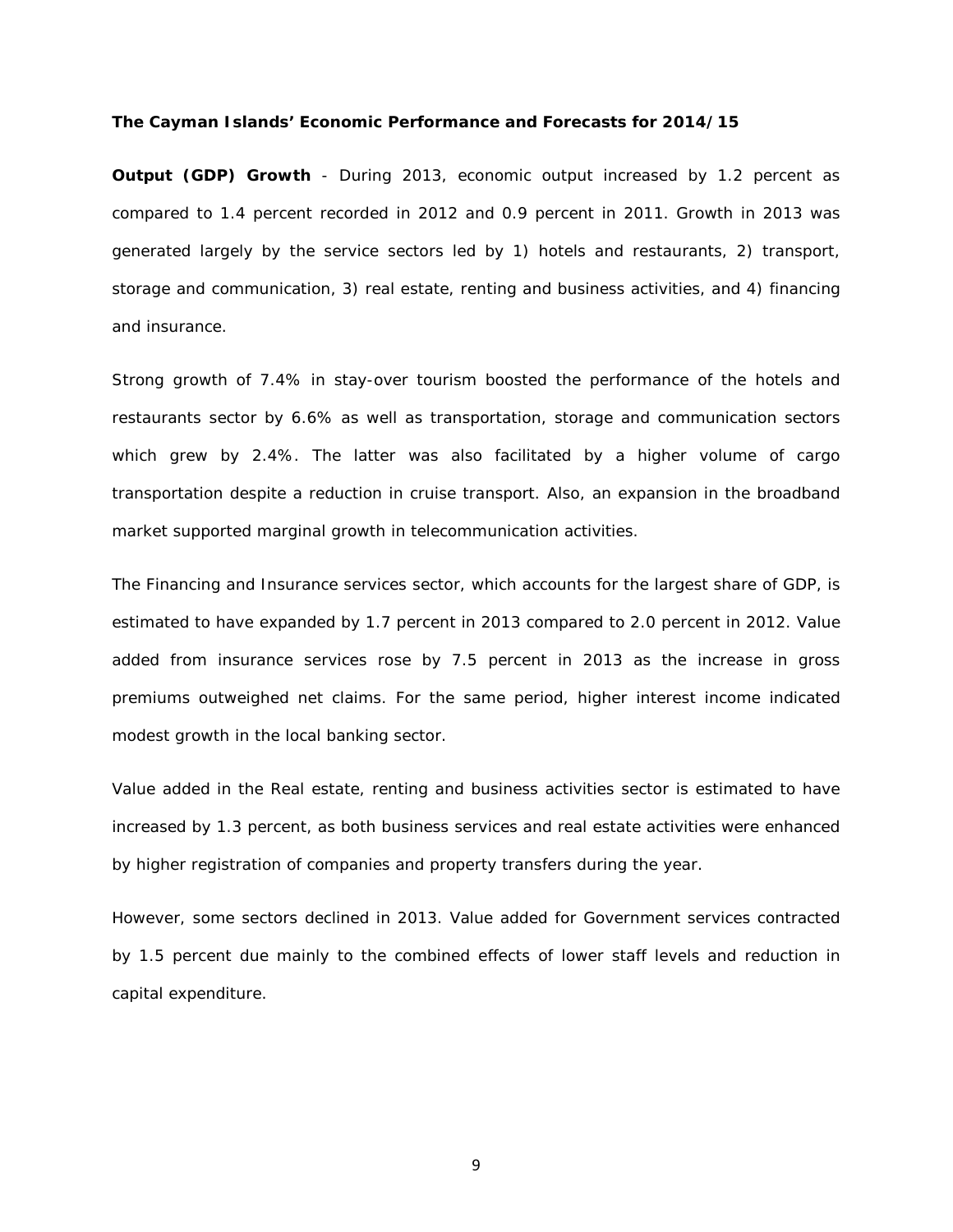Wholesale and retail trade activity also declined by 2.1 percent as indicated by the imports of non-oil related goods after adjusting for inflation.

Therefore, based on the economic performance of 2013 and the forecast for 2014, GDP growth for the FY 2014/15 is estimated at 2.0 percent.

**Inflation -** In 2013, consumer prices rose on average by 2.2 percent, as compared to 1.2 percent in the preceding year. All major categories in the CPI basket had higher inflation rates except for housing, utilities, recreation and culture.

The forecast inflation rate for FY 2014/15 is 2.0 percent based on projected higher global prices of non-oil commodities, and a marginally higher inflation forecast for the USA, our largest trading partner.

**Employment -** In 2013, a smaller population and a lower labour force participation rate led to a decline in the labour force by 0.8 percent to settle at 38,483.

The total number of persons employed declined by 0.9 percent to 36,070 persons, due mainly to the 6.7 percent reduction in non-Caymanian employment as the number of Caymanians employed improved by 6.1 percent. The overall unemployment rate deteriorated modestly to 6.3 percent. The unemployment rate for Caymanians in October 2013 fell to 9.4 percent from 10.5 percent in 2012.

In 2014, the overall unemployment rate is forecast to fall slightly to 6.1 percent. Consequently, the forecasted unemployment rate for FY 2014/15 is placed at 6.0 percent, an improvement from 6.2 percent for FY 2013/14.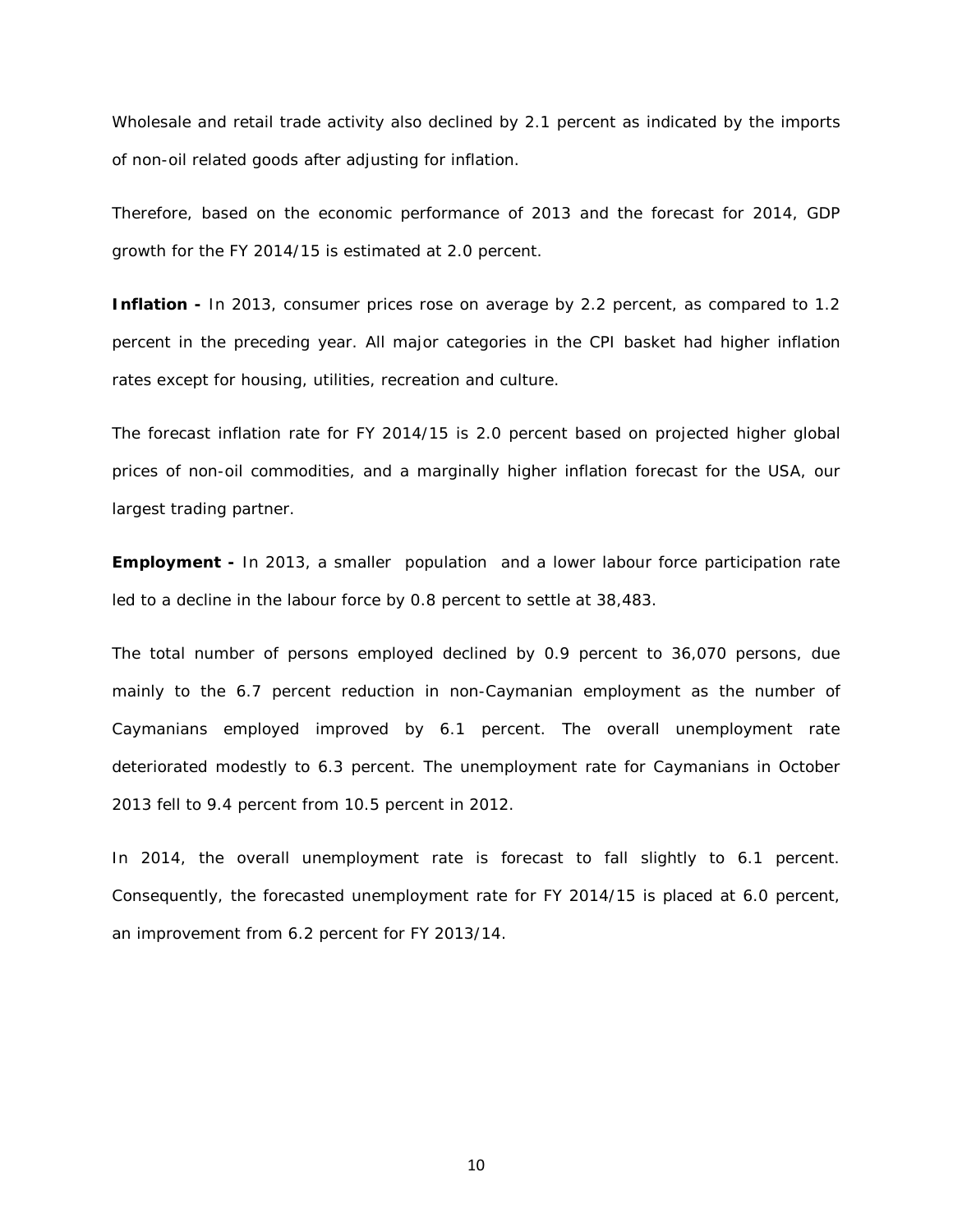To improve the frequency of unemployment statistics the Government has budgeted for two labour force surveys in each fiscal year commencing in October 2014.

**Current Account -** In 2013, merchandise imports rose to \$774.5 million, 2.1 percent higher compared to a year earlier. The growth was largely a result of the higher value of fuel imports and non-oil consumer goods.

The country's current account deficit was estimated to have narrowed by 1.3 percent to \$479.5 million, or 18.0 percent of GDP in 2013 due mainly to an increase in the inflow of funds arising from higher visitor expenditure and business services.

In 2013, estimated inflows from visitor expenditures dominated the inflow of funds. This was estimated at \$409.7 million, higher by 2.4 percent from a year earlier due to strong growth in air arrivals despite a slump in cruise arrivals. Meanwhile, receipts from financial services were estimated at \$405.7 million, an increase of 1.8 percent as new company registrations rebounded from the decline a year earlier. Also, workers remittances abroad were marginally lower as foreign employment decreased.

In FY 2014/15, higher projected imports and remittances are estimated to outweigh tourism and financial services receipts from abroad. Nonetheless, the current account deficit is not expected to exceed 17.9 percent of GDP due to economic expansion.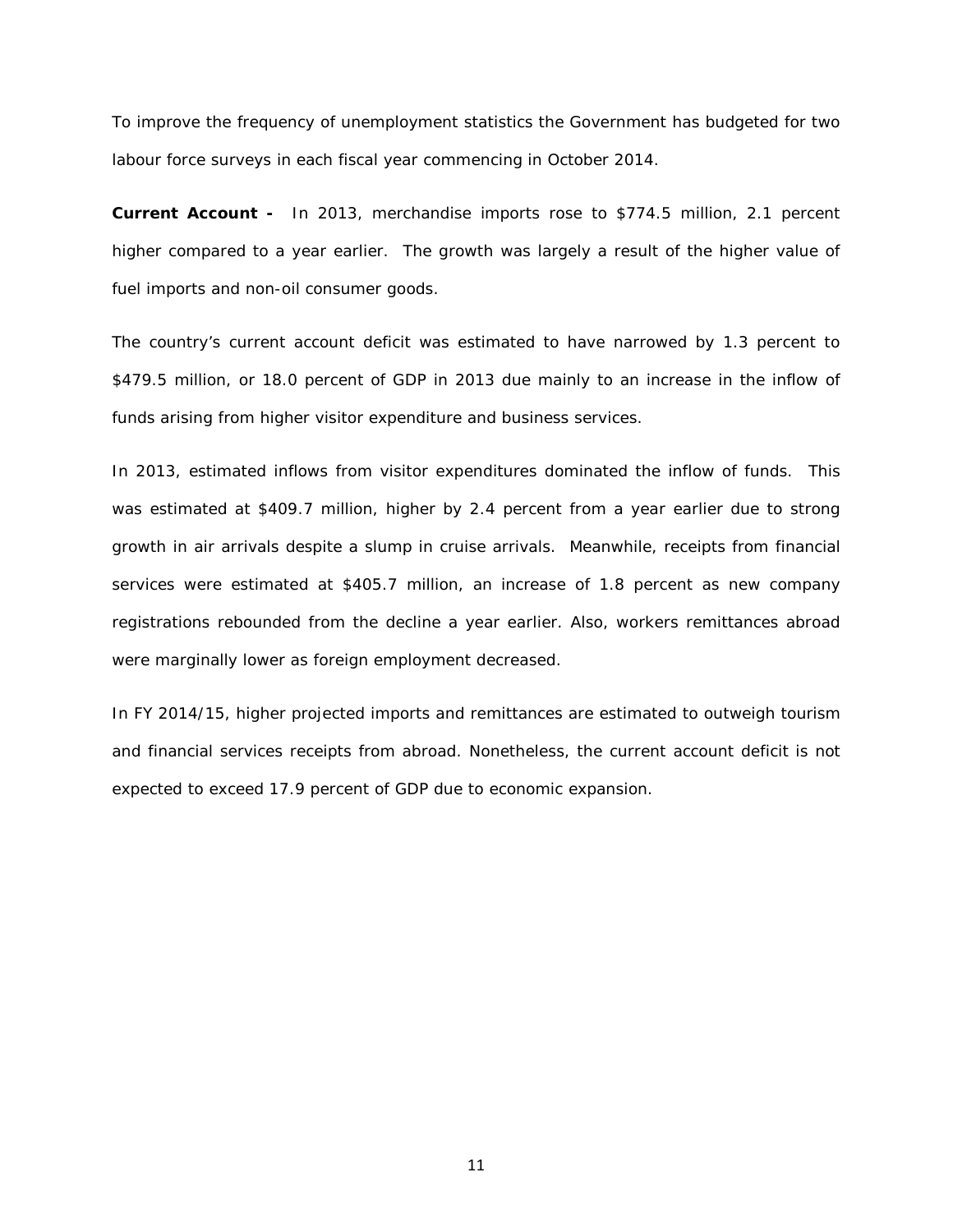#### **ECONOMIC TOOLS**

Mr. Speaker, a country's ability to influence the level of economic activity nationally is directly related to the number of economic tools it has at its disposal. The difficulty for Cayman is that, unlike many other economies that employ a combination of monetary policy and fiscal policy to stimulate and influence economic activity, successive Caymanian Governments' economic policy has been limited to fiscal policy only.

This is limited even further with indirect taxation only, by which to influence or stimulate economic activity, employment, and Government revenues. In addition, the FFR further restricts any fiscal policy actions we may wish to take as the FFR specifically limits our expenditure and ability to borrow.

Consequently, we rely on a system of indirect taxes for revenue which is derived from a myriad of coercive revenue measures, of which financial services fees, import duties and work permit fees account for the vast majority of the indirect tax revenue.

Our country's economic policy has always been to encourage growth and development in order to provide employment and generate the level of economic activity necessary to meet the ever increasing demand for revenue by successive Government administrations. This may be attributed to the impact of our international obligations and market forces within the domestic economy as well as the social and economic policies of successive Government administrations.

Whether our Government expenditure is financed by taxes or borrowing, what really matters is the size of Government as this ultimately affects how much of our country's resources are reallocated to the Public Sector.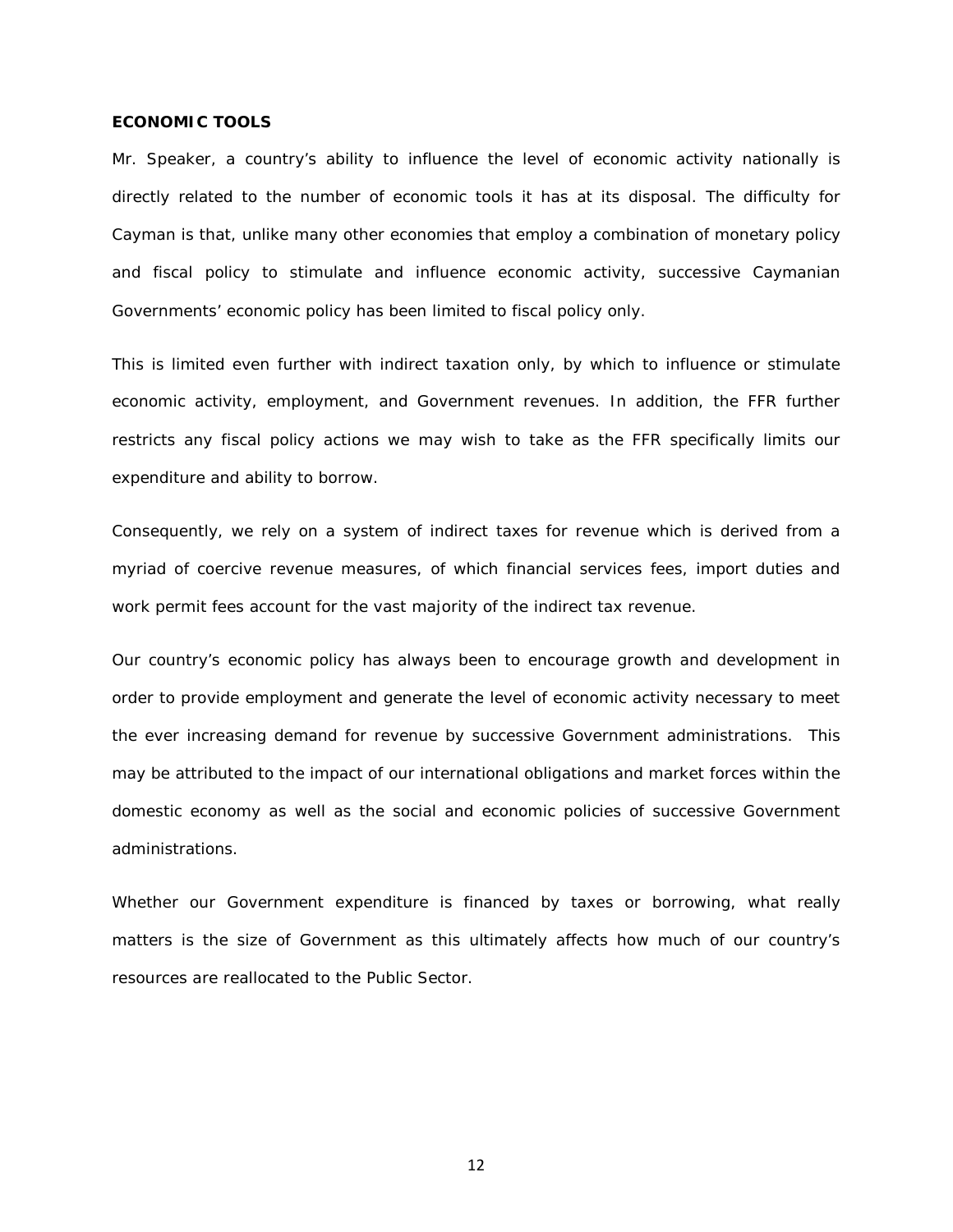How efficiently this is carried out will always be the question for debate. However, our goal ought to be that we control Government expenditure so that it grows at a slower rate than the overall economy for any given period. This is the only way of avoiding the risk of increased taxation or deficit spending financed by borrowing.

In other words, the projected rate of growth for nominal GDP should always exceed the rate of growth for Government expenditure for any given period. Overtime, the relative size of Government to the economy will decline, allowing for Private Sector growth and greater efficiency in the allocation of resources and employment of the factors of production by the private sector instead of the public sector. This approach, if adopted by successive Governments should have several advantages over the fixation on balanced budgets or debt balances.

The advantages are as follows:

- 1. It focuses on the problem of excessive Government rather than the symptom of higher taxes, bureaucracy or deficit spending;
- 2. Government has the power to control the growth of its spending through privatizations and implementation of policies. The current approach of surplus budget requirements puts Government at the mercy of international economic forces, causing large and unpredictable fluctuations in tax revenue; and
- 3. Spending can still grow at the rate of inflation, even in an economic downturn and therefore, more politically sustainable.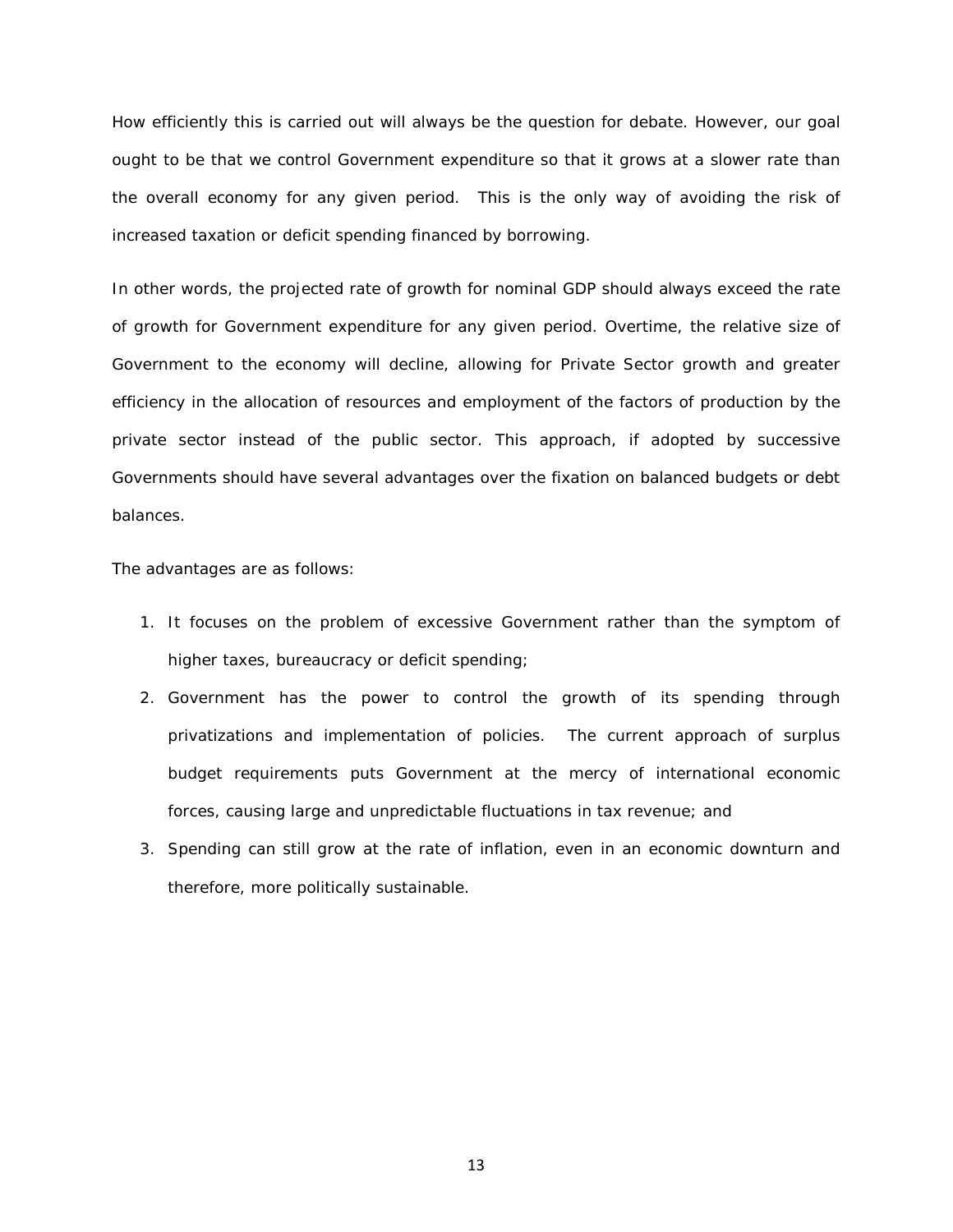#### **Economic Stimulus Measures**

Mr. Speaker, the size of our population, geographic location and economic structure contribute towards the cost of doing business and living in our beloved Cayman Islands. This Government is acutely aware of the financial pressures placed on everyone and we are working on sustainable solutions to help reduce these costs while also bolstering our economic viability.

The prolonged challenges that the Cayman economy faced over the past several years, particularly in the labour market, placed severe strains on our citizens and residents alike. The unemployment rate increased from 4.0 percent in 2008 and was last measured at 6.3 percent in 2013. The proportion of employed persons in the middle-income brackets (those earning between \$28,800 to \$86,388) declined from 44.3 percent in 2008 to 40.2 percent in 2013. At the same time, those earning below this bracket increased in proportion from 44.6 percent to 47.3 percent.

These trends can be directly associated with the slow recovery of the economy: GDP growth has not been strong enough to jump-start a recovery in the labor market for a greater number of jobs and improvement in earnings. Consequently, the middle class has shrunk, dampening the growth of domestic demand and curtailing the ability of the economy to expand at a more robust pace.

However, Government actions alone cannot fully solve this problem as the structure of the Cayman Islands economy limits the tools that are available to the Government to intervene in the economy. For instance, we do not have a Central Bank which controls interest rates, foreign currency exchange rates or the levels of liquidity and capital in domestic financial markets. In addition, as stated earlier, the Government's fiscal policy options are limited by the FFR as we are unable to stimulate the economy with deficit budgets financed through borrowings as employed elsewhere during times of slow economic growth.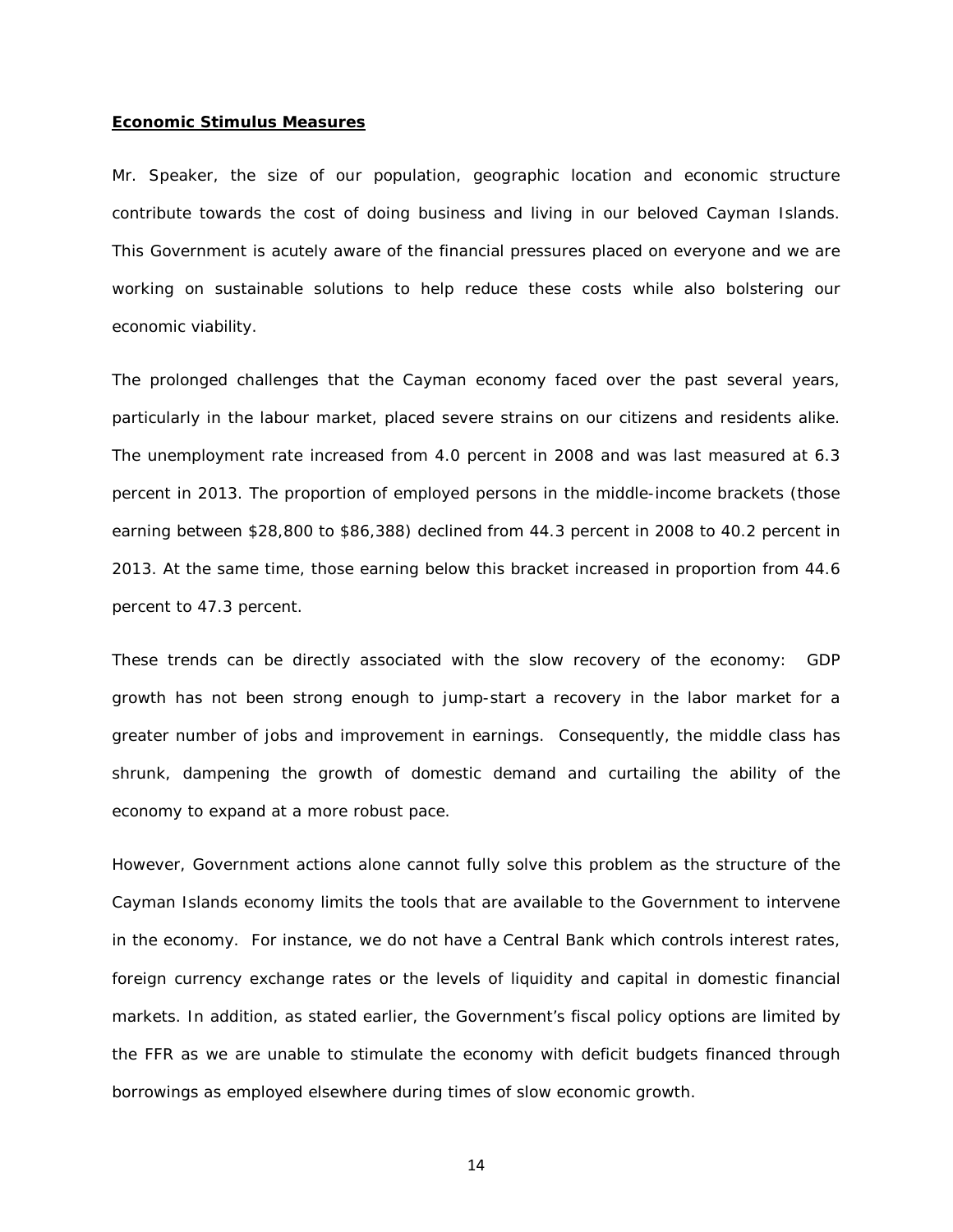Mr. Speaker, I do not want to be misunderstood for one moment, as I am not recommending that we seek to implement such institutions, I am just highlighting that we do not have the sophisticated economic management tools available in developed countries.

In order to address the cost of doing business and living it is necessary that all entities within our economy play their part, from the individual to the large corporations. Choosing to purchase goods and services available locally influences the health and strength of our economy and in turn creates opportunities for all categories of businesses, including small businesses, to grow and flourish.

It is internationally known and accepted that small businesses are the core of an economy. The small business sector is the hotbed of creativity, innovation and new product development.

The Economics and Statistics Office reports that here in Cayman during 2013: small businesses provided the largest share of employment, by employing 14,660 persons or 40.6% of our workforce. By comparison, medium sized businesses with 11 – 49 employees provide 28.1 % of employment and large businesses with 50 or more employees provide 30.5% of employment. Clearly, the small business sector is a major contributor to our economy and their continued viability benefits us all.

Mr. Speaker, contrary to complaints by residents and visitors alike, the World Bank has determined that with respect to the general price level and consumption expenditure, the Cayman Islands is not the worst place in the world. In fact the cost of living in Cayman is lower than that of the U.S.A., Canada, the UK and most others European Union member states, the Bahamas, Barbados, Bermuda, the TCI, BVI, Switzerland and Australia just to name a few.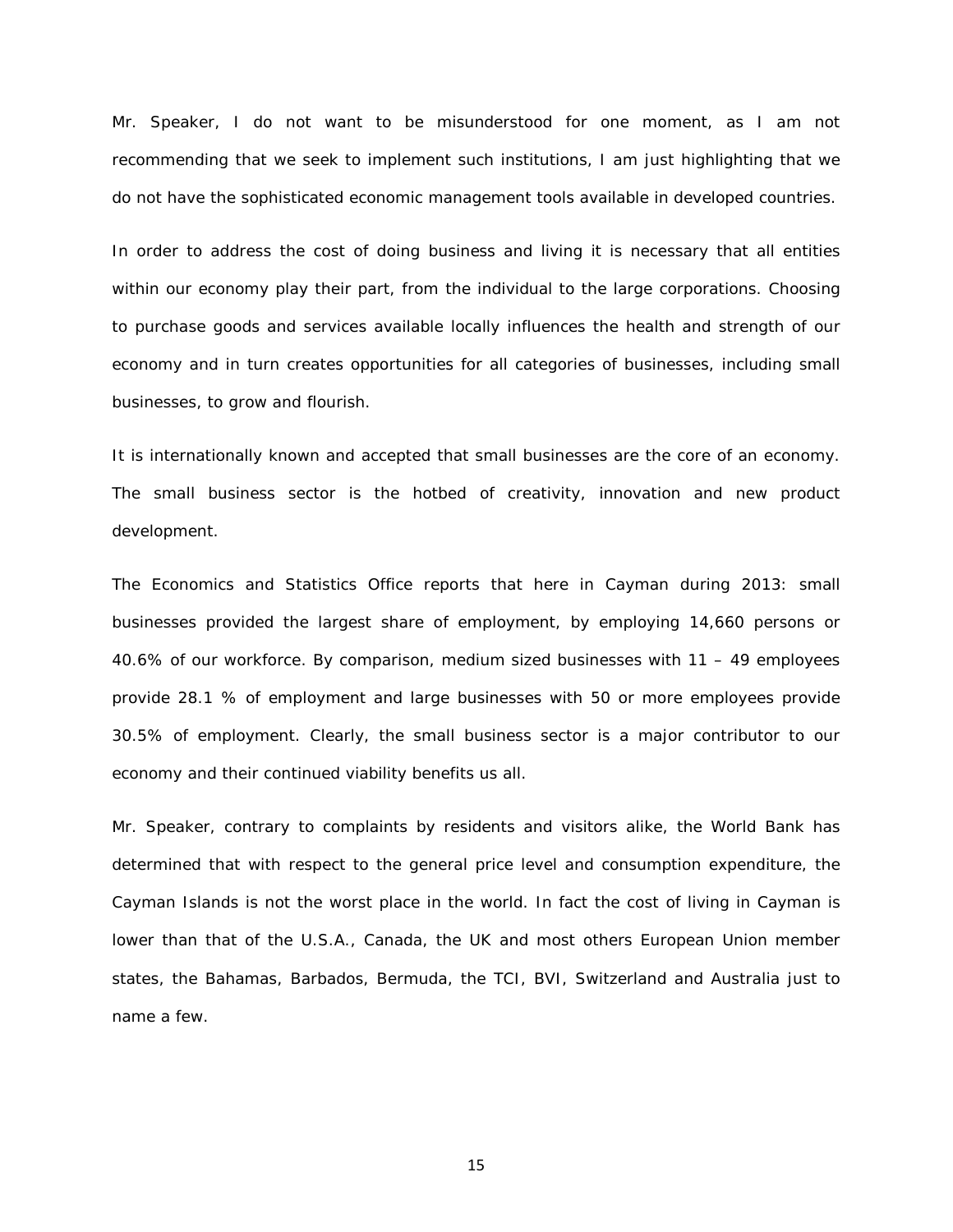Nonetheless, the Government is mindful that fiscal policy must address this situation. There is a need for the Government to improve purchasing power of the low and middle income classes within our society by reducing their tax burden. As their tax burden is reduced, their disposable income is expected to increase which will in turn generate greater demand for goods and services in the domestic economy. Therefore, as domestic demand improves, jobs and earnings will hopefully improve to regrow the middle class.

The recovery of the middle class is essential in sustaining higher GDP growth over the medium-term as it is predicted that the propensity of persons in this income class to consume goods and services can be sharply higher than persons in the higher income classes.

Consequently, I am pleased to announce that the Government will be implementing the following suite of economic measures which are designed to lower the cost of doing business and living here in the Cayman Islands:

- **1. Reduced Import Duty on Diesel Fuel used by CUC to generate electricity;**
- **2. Reduced Import Duty for Licensed Traders;**
- **3. Reduced Trade and Business License Fees for Small Business Licensees; and**
- **4. Continuation of Current Incentives for the Sister Islands.**

*1. Reduced Import Duty on Diesel* – Effective 1 January 2015, the Government will reduce the import duty charged on diesel imported by Caribbean Utilities Company Limited (CUC) for the generation of electricity from 75 cents per imperial gallon to 50 cents per imperial gallon.

With this measure the Government is projecting that the average customer, both residential and commercial, will see their bills reduced by approximately 4.3%. This projection assumes that the price of fuel and CUC's fuel consumption and efficiency is similar to current levels.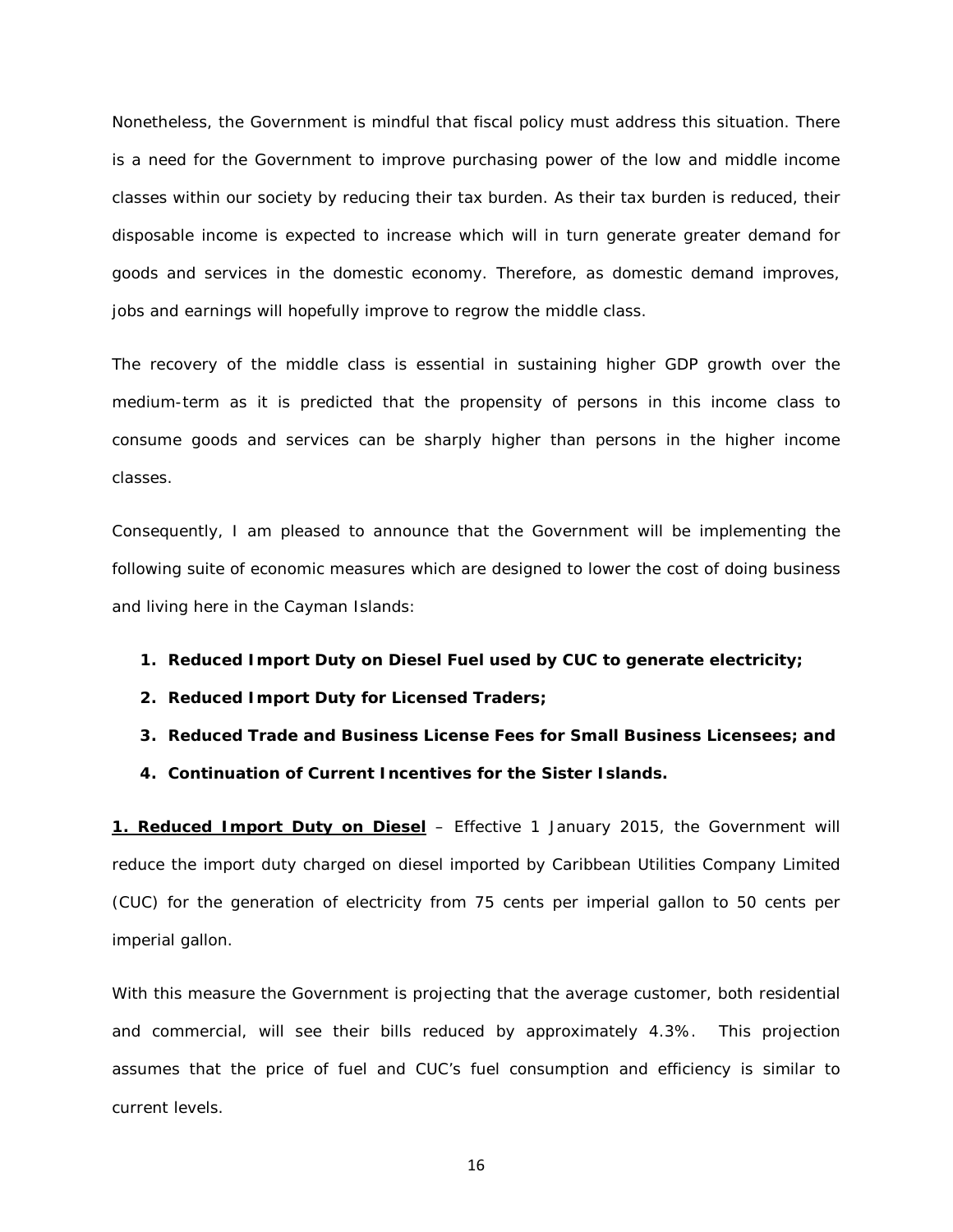Currently, the import duty on fuel accounts for approximately 13% of the average customer's electricity bills. This measure reduces that proportion down to approximately 8.3%.

Mr. Speaker, this measure provides essential financial relief to all consumers of electricity in Grand Cayman, both residential and commercial, and frees up "real cash" allowing for the opportunity to save that cash or spend it in other areas more beneficial to the wider economy.

The Government will be foregoing approximately \$8.4 million annually in reduced revenue by implementing this measure, but we believe that the benefits to the Cayman economy far outweigh the financial loss to the Government.

The Government will be closely monitoring the effectiveness of this measure to ensure that CUC is passing the savings on to consumers and that commercial customers in particular are in turn passing these savings on to their consumers.

*2. Reduced Import Duty Rates on Merchandise* – Effective 1 July 2014, for licensed traders only, the Government will reduce import duty rates on items currently charged at 22% down to a 20% rate. The items falling into this category includes most items offered for retail sale and will result in the Government collecting at least \$4 million less in revenues from import duty. However, again the economic impact of this measure is expected to outweigh any financial loss to the Government because of the multiplier effect.

By reducing the above mentioned import duty rates, we are lowering the cost of doing business and expect that retailers and service providers will be able to pass these savings on to their customers, thereby lowering the cost of living and increasing aggregate output through demand for goods and services.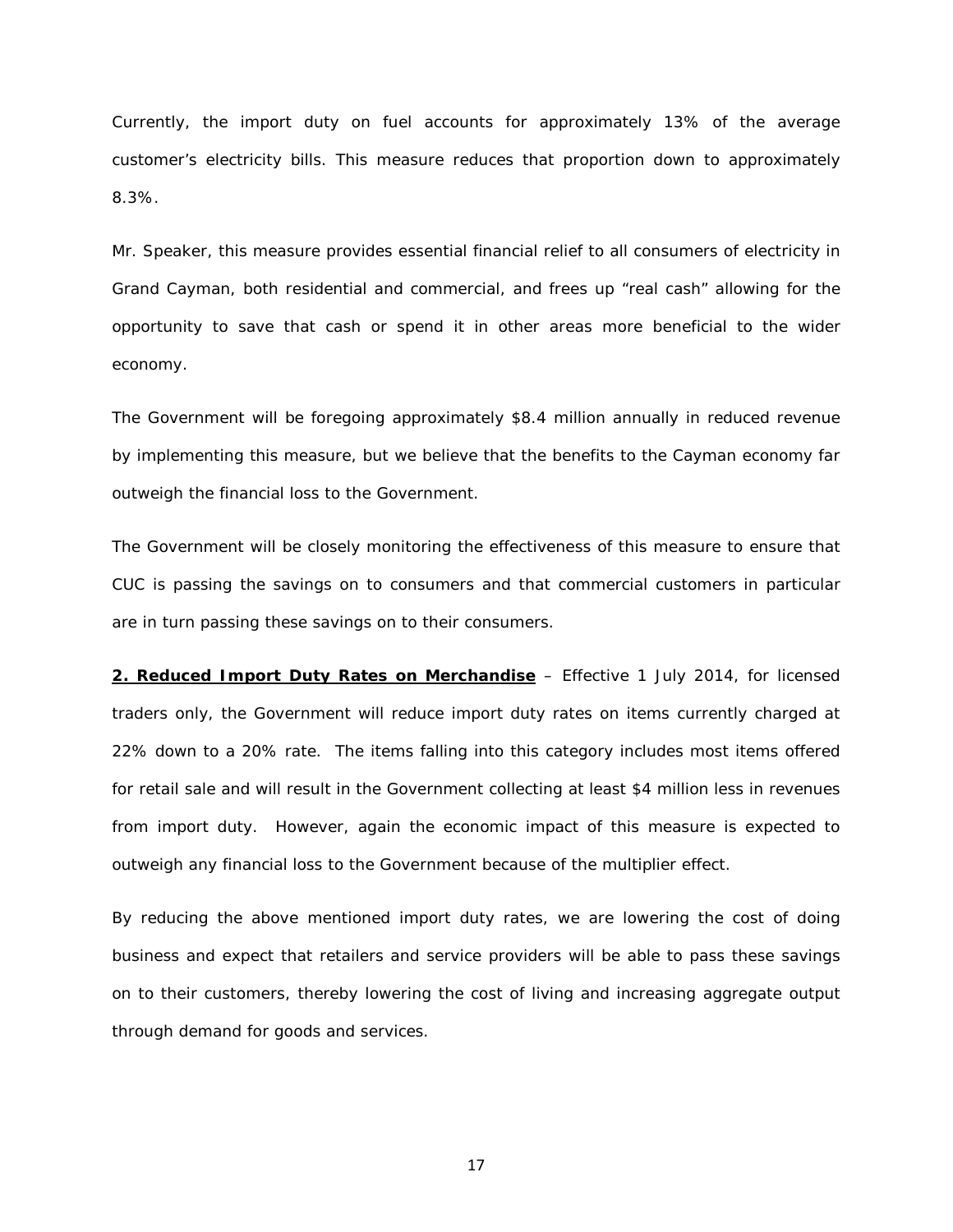On a related note, the Government will also be completely removing the import duty on critical ingredients for local bakeries such as: yeast; shortening and calcium propionate. This will improve the financial competitiveness of this sector by lowering overheads and allowing local producers to price their bakery products more competitively.

With respect to building materials, the Government will also continue to offer the import duty concession on building materials which are currently being charged import duty at the rate of 15% versus the normal range of 17% to 22%. This will continue to act as an incentive for the construction sector.

*3. Reduced Trade and Business License Fees* – Effective 1 July 2014 the Government will be implementing a series of changes to Trade and Business License Fees.

As an incentive to support the creation and development of new businesses, the Government will offer the following discounts to small businesses based on their location:

- George Town and West Bay 25% discount;
- Bodden Town/ North Side/ East End / Little Cayman 50%; and
- Cayman Brac 75%

Small Businesses – i.e. those with 10 or fewer employees, will be permitted to pay their annual License fee in quarterly installments instead of the typical one-time full payment. We recognize that in the current economic climate the requirement of a one-time full payment is onerous since the annual payment is required during the period when cash flows are at their lowest.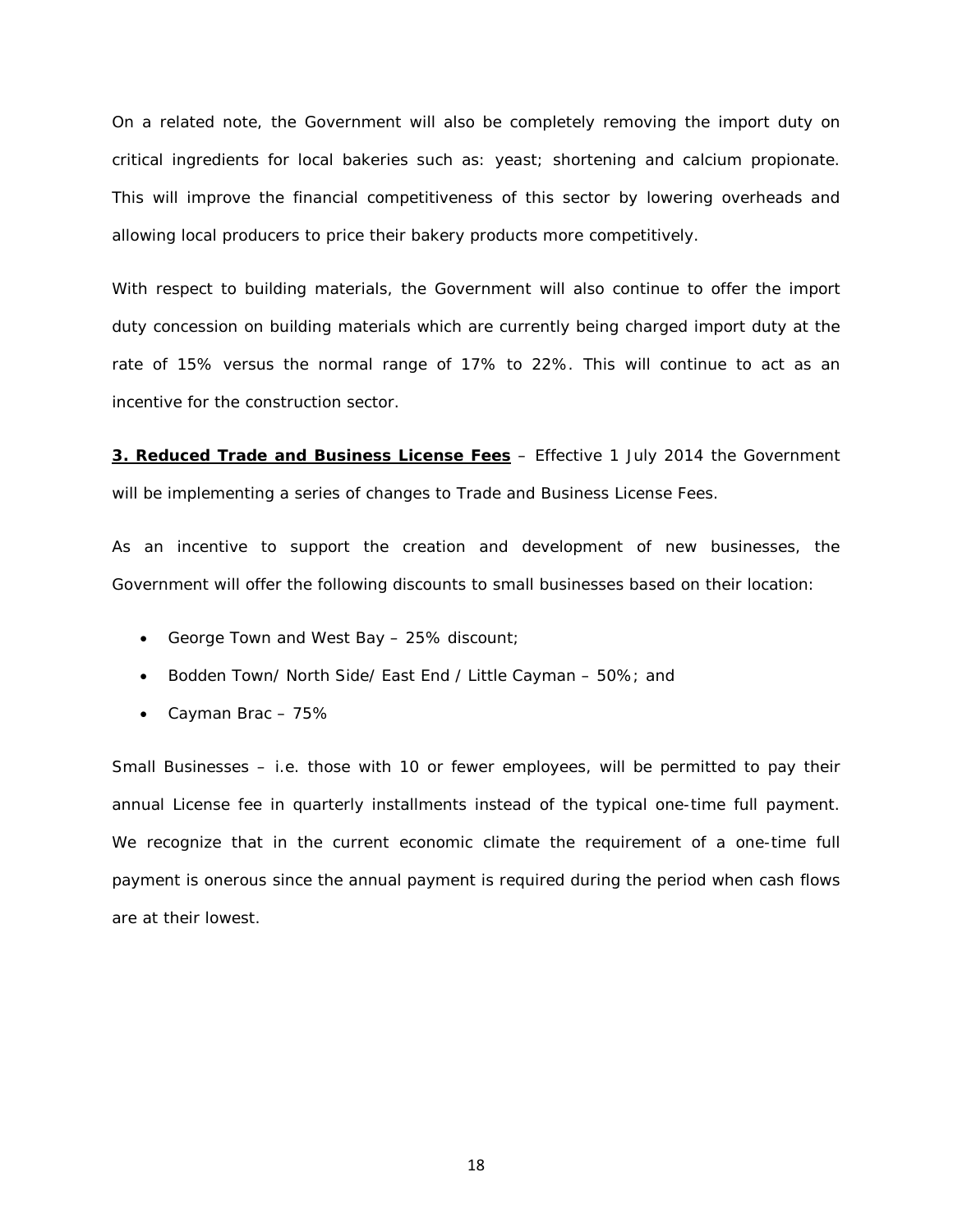#### *4. Continuation of Current Incentives for the Sister Islands*

The Government will continue the following economic incentives for the Sister Islands:

- 100% import duty waiver on building materials imported to Cayman Brac and Little Cayman;
- 100% import duty waiver on diesel fuel for Cayman Brac Power and Light;
- 12.5 cents per gallon import duty rate (or a duty rate waiver of 83.3 per cent) on the importation of motor gasoline to Cayman Brac; and
- 100% waiver on stamp duty for the purchase of land in Cayman Brac, providing it is developed within two years.

#### **Recent Changes in the Customs Tariff Law**

Mr. Speaker, I will take a few moments to speak to this matter as Customs import duties are a very significant contributor to Government revenues. Also, relevant and timely data on imports provide valuable information for Government analysis and policy development as well as business planning in the private sector.

The Customs Tariff Law (2012 Revision), which encompassed the Harmonized System, was passed in the Legislative Assembly on 5<sup>th</sup> April 2012 under the United Democratic Party's administration but only came into force on 1 March 2014.

Although the Law was passed in the Legislative Assembly, on  $5<sup>th</sup>$  April 2012, the Law did not actually come into force at that time as the Customs Department required additional time to implement the Total Revenue Integrated Processing System or TRIPS computer system – which is specifically designed to accommodate the 5,000 tariff codes of the Harmonized System.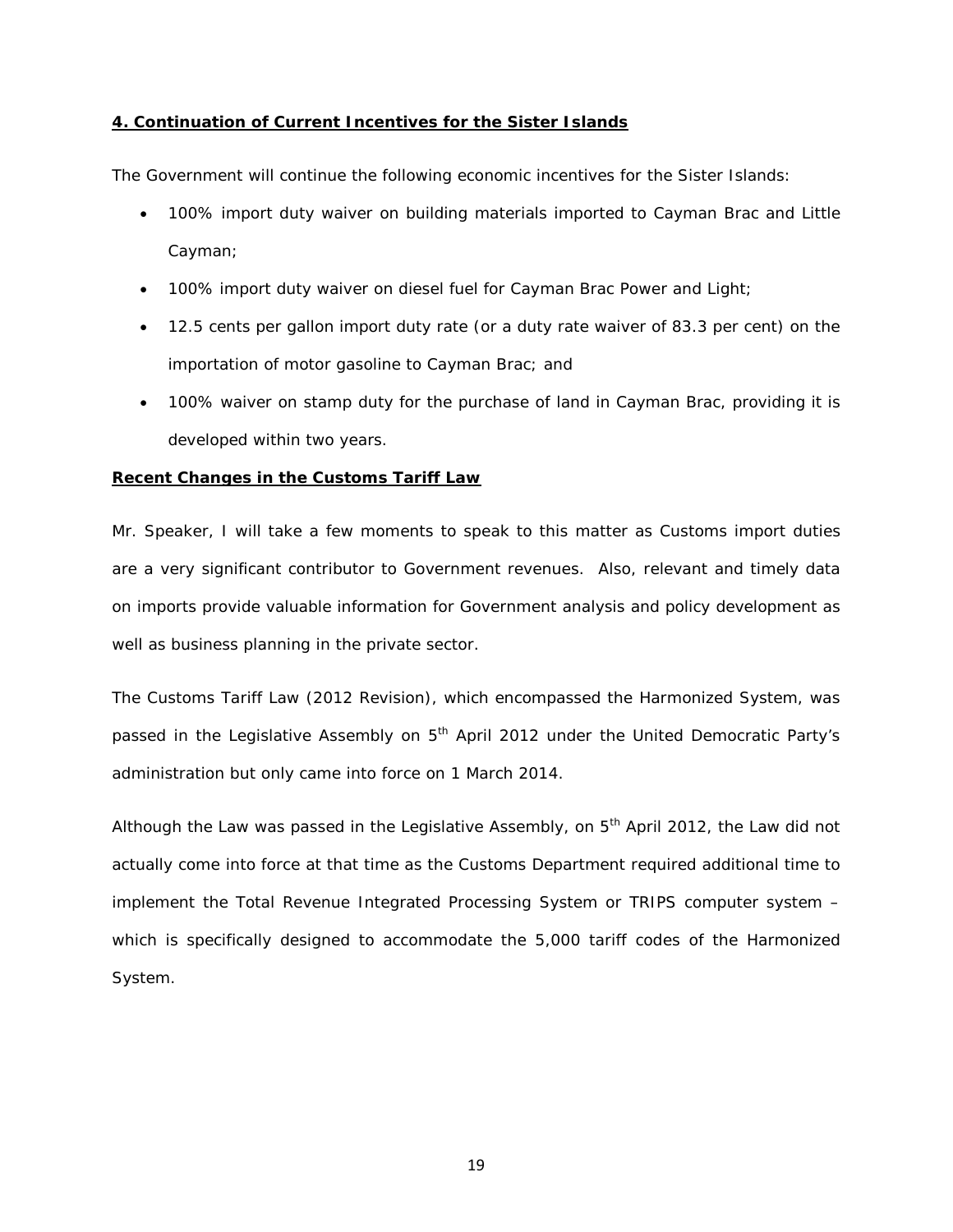The tariff codes in the previous version of the Customs Tariff Law were vague and made it increasingly challenging for the Government to calculate the amount of revenue raised or lost when policy decisions were made to increase or decrease import duties on specific goods.

To address these financial and statistical limitations, the Government decided to adopt the Harmonized Commodity Description and Coding System which is also referred to as the Harmonised System.

Therefore, the Customs Tariff Law (2012 Revision) formally came into force on 1<sup>st</sup> March 2014, following the successful implementation of TRIPS.

Mr. Speaker amendment to the law on 5 April 2012 also removed the duty free allowance for both churches and schools, making their imports dutiable under the relevant tariff codes. Nevertheless, Mr. Speaker, I have been exercising my discretionary powers under the Customs Law to waive duty for schools and churches based on the merits of each application.

#### **Changes made by the People's Progressive Movement Administration**

Mr. Speaker, in February 2014, as part of our strategy to reduce the cost of living the PPM administration made the following amendments to the Customs tariffs:

- 1. School supplies and uniforms were made duty free;
- 2. The duty free status of reference books used by professionals was replaced with a duty rate of 22%;
- 3. Electric motorcycles and electric segways were given a duty rate of 10% the same rate for electric cars; and
- 4. 15% import duty rate on hybrid motorcycles the same rate for hybrid cars.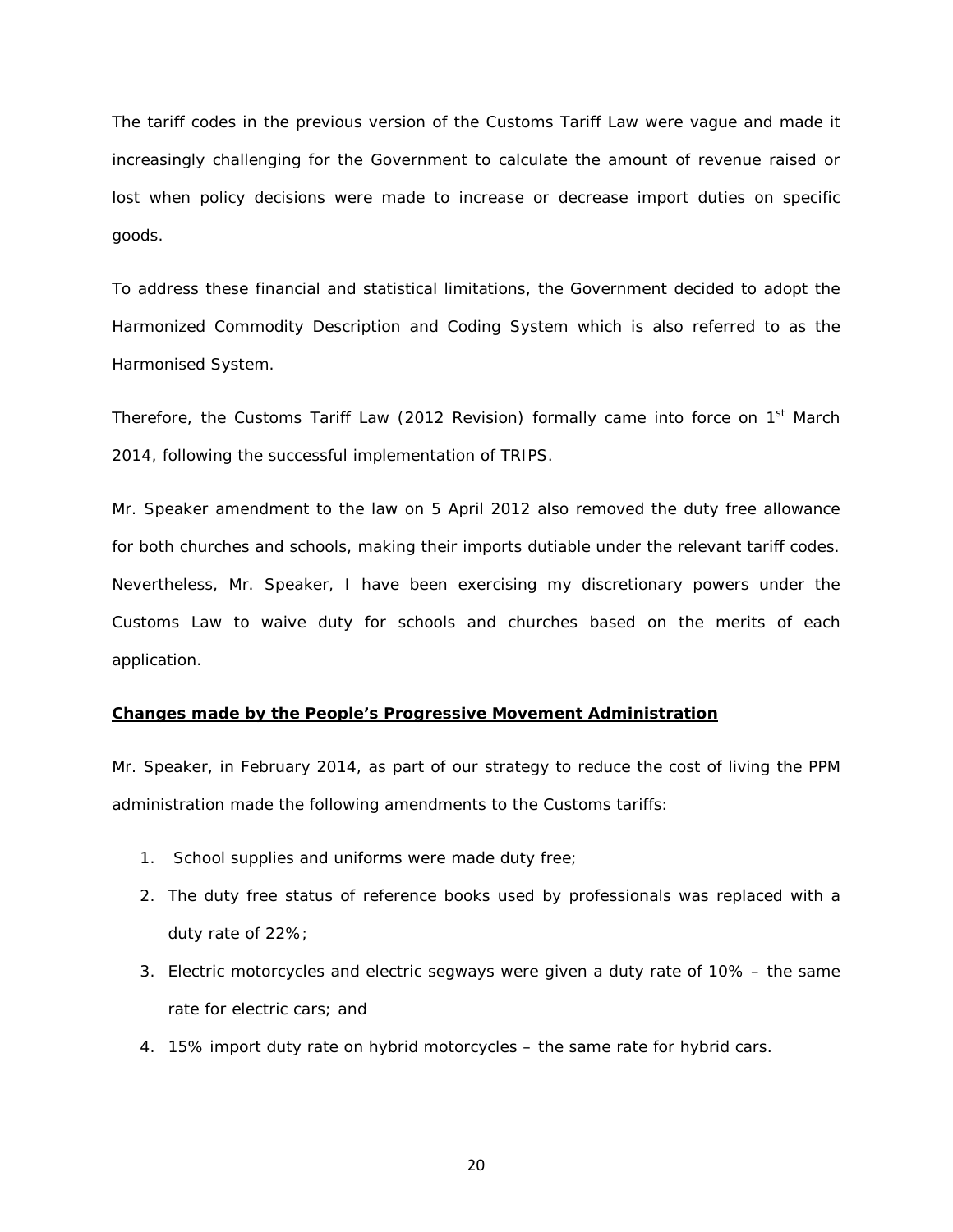#### **Advantages of the New Customs Tariff Law**

The Harmonized System is a [tariff](http://en.wikipedia.org/wiki/Tariff) [nomenclature](http://en.wikipedia.org/wiki/Nomenclature) of internationally standardized names and codes for the classification of traded products and commodities.

The Harmonized System is developed and maintained by the [World Customs Organization](http://en.wikipedia.org/wiki/World_Customs_Organization) which is an independent inter-Governmental organization with over 170 member countries.

The Harmonized System comprises 5,000 commodity groups and is organized into 21 sections and 96 chapters, accompanied with general rules of interpretation and explanatory notes. The system begins by assigning goods to categories of crude and natural products and from there proceeds to categories with increasing complexity. The codes with the broadest coverage are the first four digits, and are referred to as the heading. The Harmonized System therefore sets forth all the international nomenclature through the 6 digit level and, where needed, contains added subdivisions of 2 more digits, for a total 8 digit tariff-rate.

The system is used by more than 250 countries as a basis for their Customs tariffs and for the collection of international trade statistics.

It is commonly used for monitoring controlled goods, transport statistics, price monitoring, quota controls, compilation of national accounts, and economic research and analysis.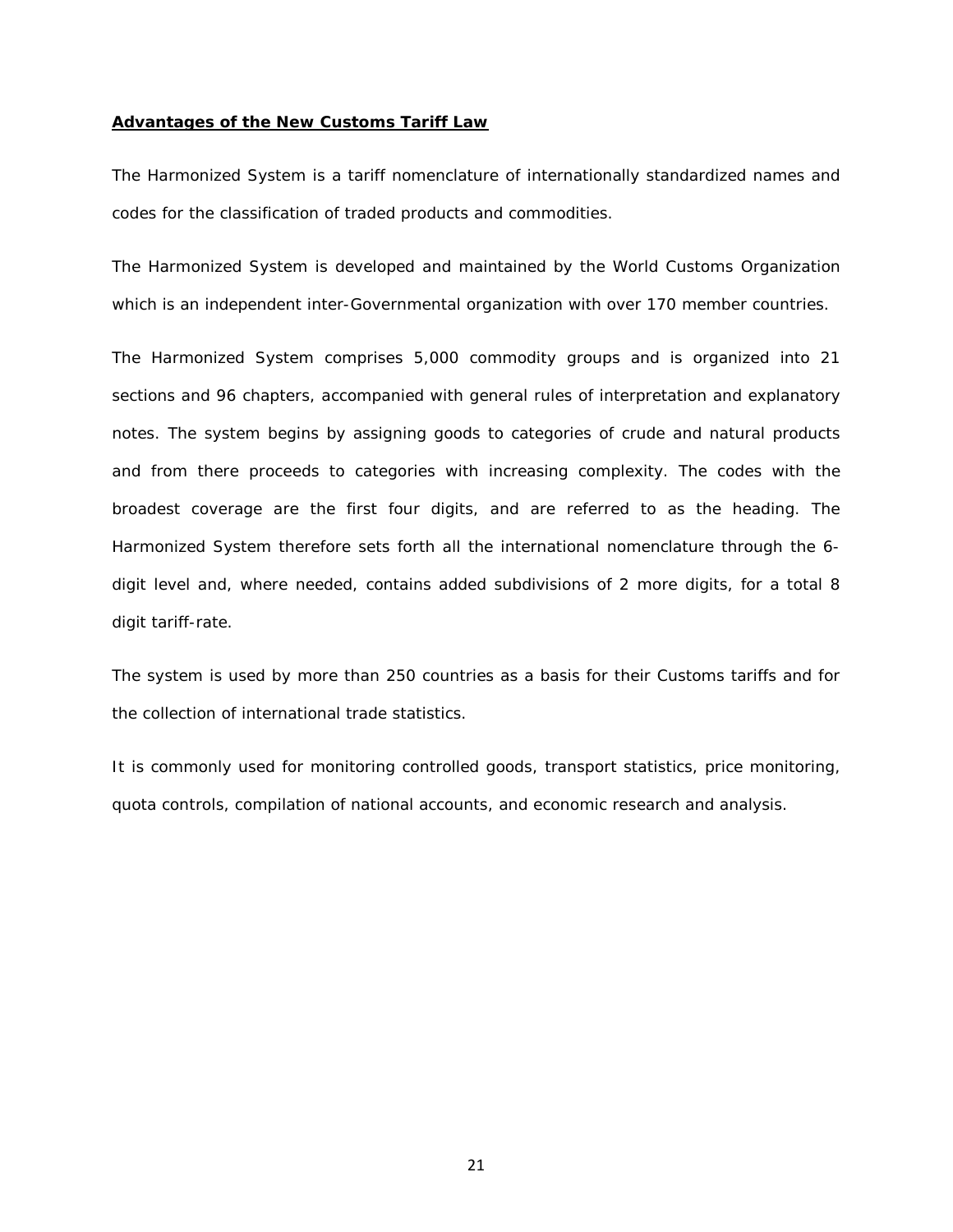Adopting the Harmonized System brings many advantages to the Cayman Islands Government and the private sector. The advantages to the Government are as follows:

- 1. Keeping abreast with the latest internationally-accepted nomenclature in classification of goods;
- 2. Assisting in making better informed economic analysis and decisions;
- 3. Facilitating better fiscal policies for subsidies and concessions, etc;
- 4. Facilitating more efficient forecasting and collection of revenue;
- 5. Facilitating the comparison of trade statistics with other countries; and
- 6. Providing better national statistics.

The benefits to traders, brokers and the general public include:

- 1. Once stakeholders are familiar, faster and more efficient processing of cargo;
- 2. Proper classification of products and commodities (saving money and time);
- 3. Harmonized commodity inventory (for better inventory control);
- 4. Provision of industry analysis statistics (allowing investors and/or businesses to improve market share); and
- 5. Identification of market trends.

In order to help the public acquaint themselves with the Harmonized System and the tariff codes, the Customs Department has implemented the following measures:

- 1. A series of familiarization workshops called "Completing Customs Import Entry Forms Correctly" which helps the public with completing their declaration forms;
- 2. Providing computer access at the Customs Headquarters so that the public can search for the correct tariff codes and commodity descriptions;
- 3. Updated the Customs website [\(www.customs.gov.ky\)](http://www.customs.gov.ky/) with a link to the tariff codes so that the public may have direct access to the tariff codes;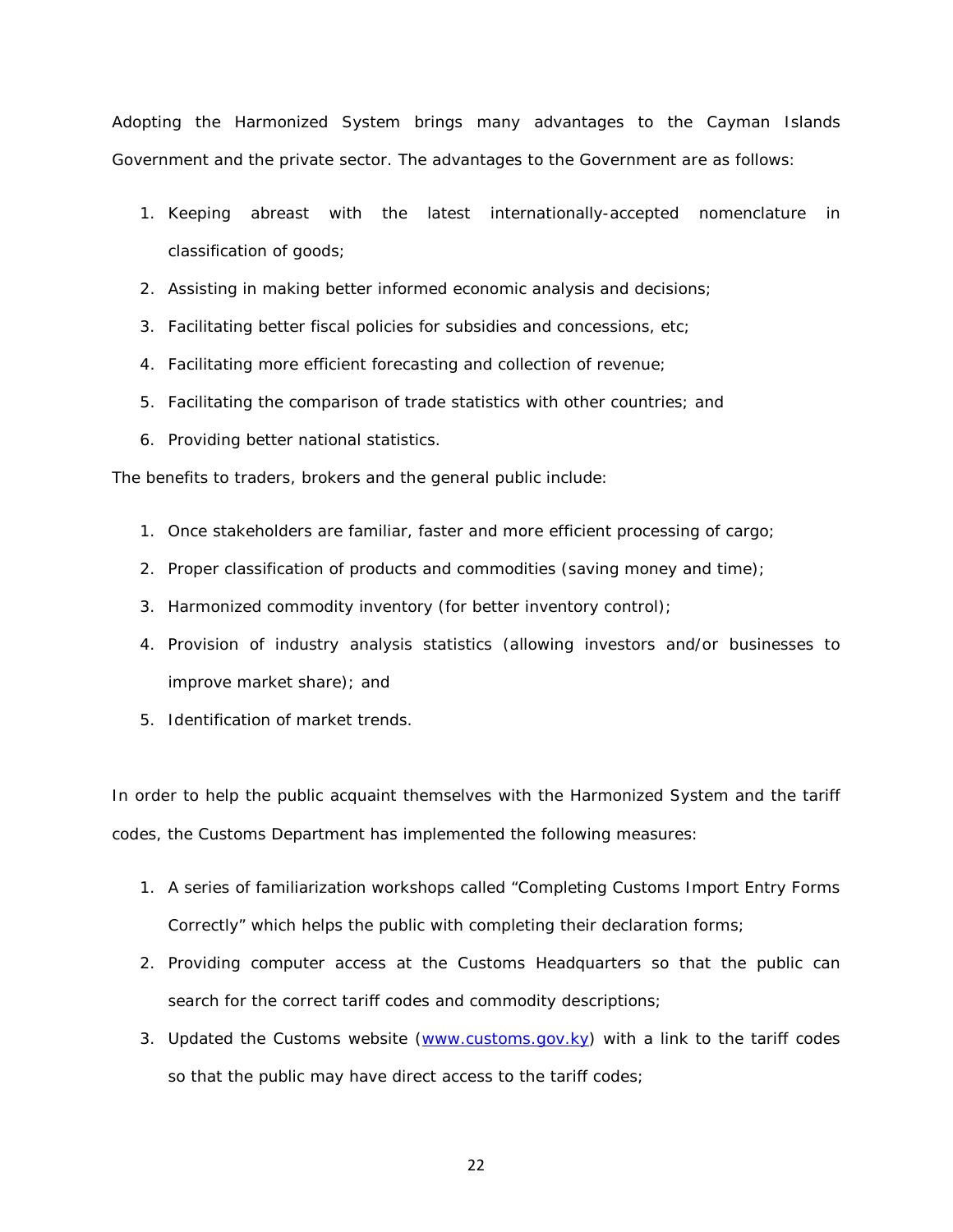- 4. A "Pre-Screening" process where customers' declaration forms can be checked by Customs while they are waiting in line to ensure that forms and completed accurately and that the proper supporting documents are attached; and
- 5. In July 2014, introduce an online declaration portal which will allow the public to process and pay their declarations online so that importers are only required to visit Customs to collect their goods.

#### **2014/2015 FINANCIAL FORECASTS**

Turning now to the details of the financial forecasts included in the 2014/15 Budget. Total Operating Revenues are forecast to be \$657.7 million; Operating Expenditures are forecast to be \$508.3 million; and Financing Expenses are forecast at \$28.5 million. This results in a core Government net operating surplus of \$120.9 million. After factoring in the forecast net operating surplus of the Statutory Authorities and Government Owned Companies of \$7.1 million the Entire Public Sector is forecast to record a net operating surplus of \$128.0 million. This surplus is \$19.9 million higher than the forecasted surplus for the 2013/14 financial year.

The 2014/15 net operating cash flows are forecast to be \$152.2 million which will be used to fund Capital Expenditure and Equity Investments of \$44.3 million; make principal debt repayments of \$25.4 million and increase our cash reserves by a further \$82.5 million, which is in line with our plan to achieve FFR compliance in the 2015/16 fiscal year.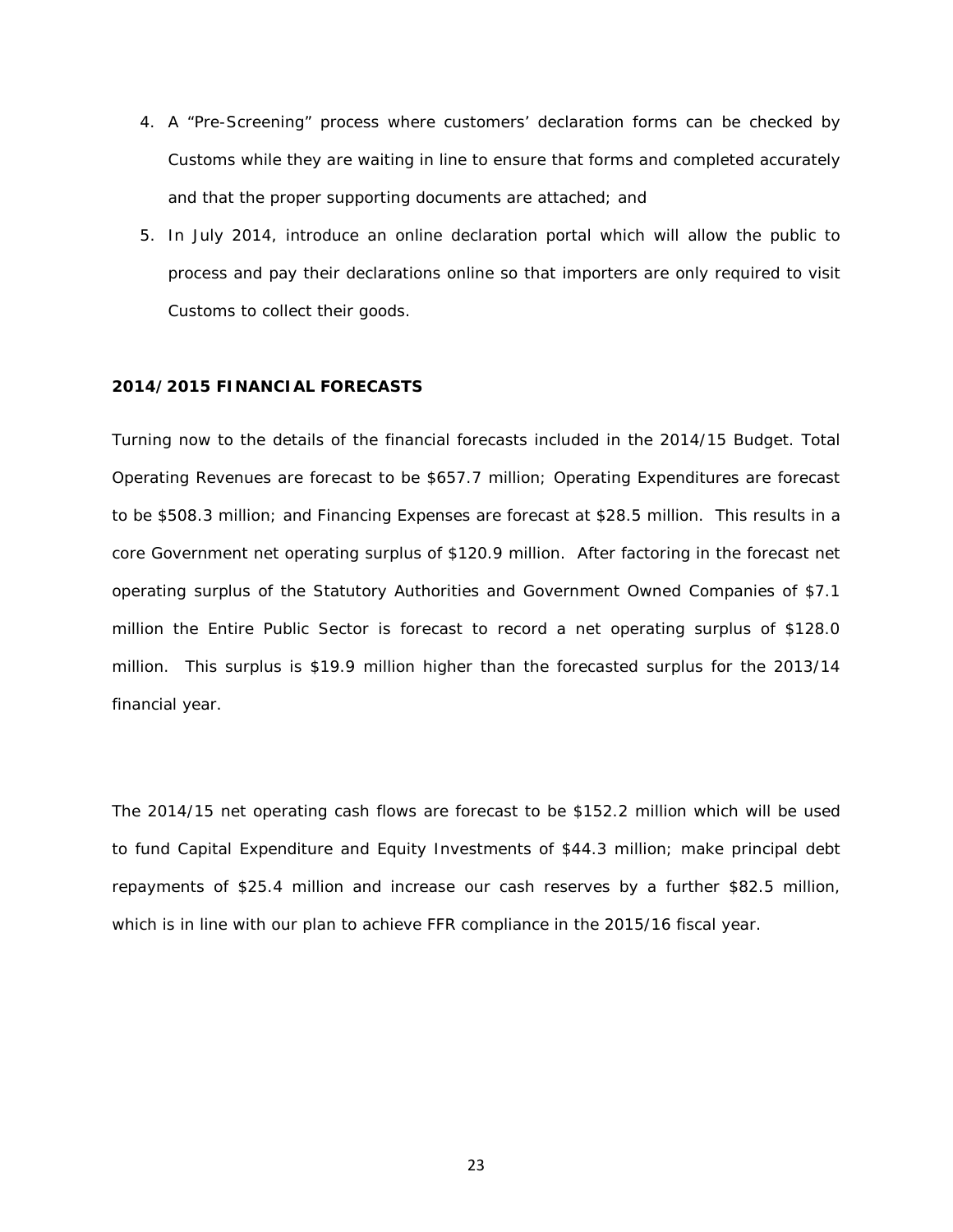At 30 June 2015, our cash balances are expected to be \$256.1 million of which \$129.9 million will be in the Operating bank account and \$126.2 million in seven reserve funds. The balances of the reserve funds at 30 June 2015 are forecast to be:

- General Reserve Fund \$58.7 million;
- Environmental Protection Fund \$50.9 million;
- National Disaster Fund \$4.7 million;
- Infrastructure Development Fund \$2.2 million;
- Housing Guarantee Reserve Fund \$2.2 million;
- Student Loan Reserve Fund \$1.9 million; and
- Sinking Fund \$5.6 million The purpose of this fund is to put aside cash which will be used to make payments on debts as they mature in the future. The fund will be under the control of Her Excellency the Governor and the Minister for Finance and Economic Development, and the Government will deposit \$4.3 million during 2014/15 into this sinking fund.

Core Government debt is forecast to be \$523.5 million at 30 June 2015 based on no new long term borrowings and principal debt repayments of \$25.4 million during 2014/15.

#### **Revenues**

We have not sought to introduce any new revenue measures in this budget as to do so would unnecessarily burden the economy at a time when our economic prospects are improving. Consequently, the revenue forecasts took into consideration actual performance of the current year along with projections for growth in GDP, the impact of economic incentives and Government policies as well as specific market forecasts. The 2014/15 forecast operating revenue of \$657. 7 million represents a very conservative 0.87% growth rate over the forecast results for the current 2013/14 financial year.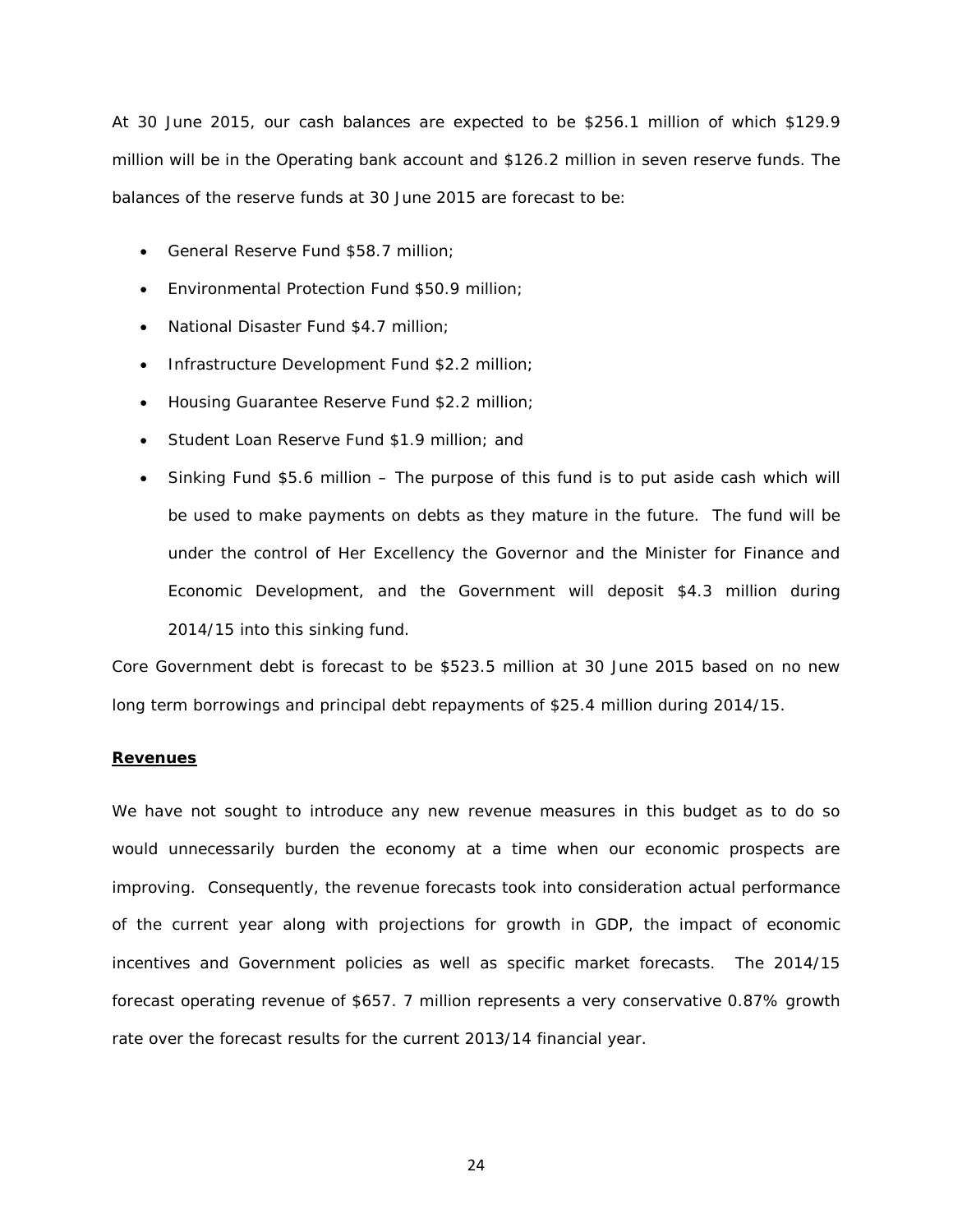#### **Operating Expenditures**

Our efforts to achieve credible and sustainable reductions to operating expenditures has been challenging given the enormous demands placed on the Government to provide funding for the needs of our people, critical services such as education, policing and medical services along with the infrastructure necessary to support economic and social development.

Nevertheless, all Government Agencies are being pushed to reduce their operational costs and improve productivity and efficiency. The mantra: "do more with less" is not just something we hope to do, it is something we must do and I am pleased to report that we are doing so.

You would have seen recently in the press that the Government has recently launched Phase 5 of the Public Sector Reviews – Rationalization Project and commissioned Ernst and Young (EY) to prepare a detailed report recommending which Government agencies or services can be merged, disbanded or privatized.

The Report will also provide an implementation strategy to achieve the recommendations because this is what has been missing from the past Reports on various Public Sector Reform issues.

The outcome of the EY review will give the Government several options to which we are committed to reviewing and making decisions about how best to restructure Government operations. These decisions are complex and we will have to give due consideration to maintaining stability and the likely economic and social impact on society in fiscal year 2014/15. While cost reduction across the public sector is one of the desired goals it cannot be the only goal otherwise we risk absolute failure on many fronts. Decisions made during this process will also have an impact on the 2014/15 financial year and beyond.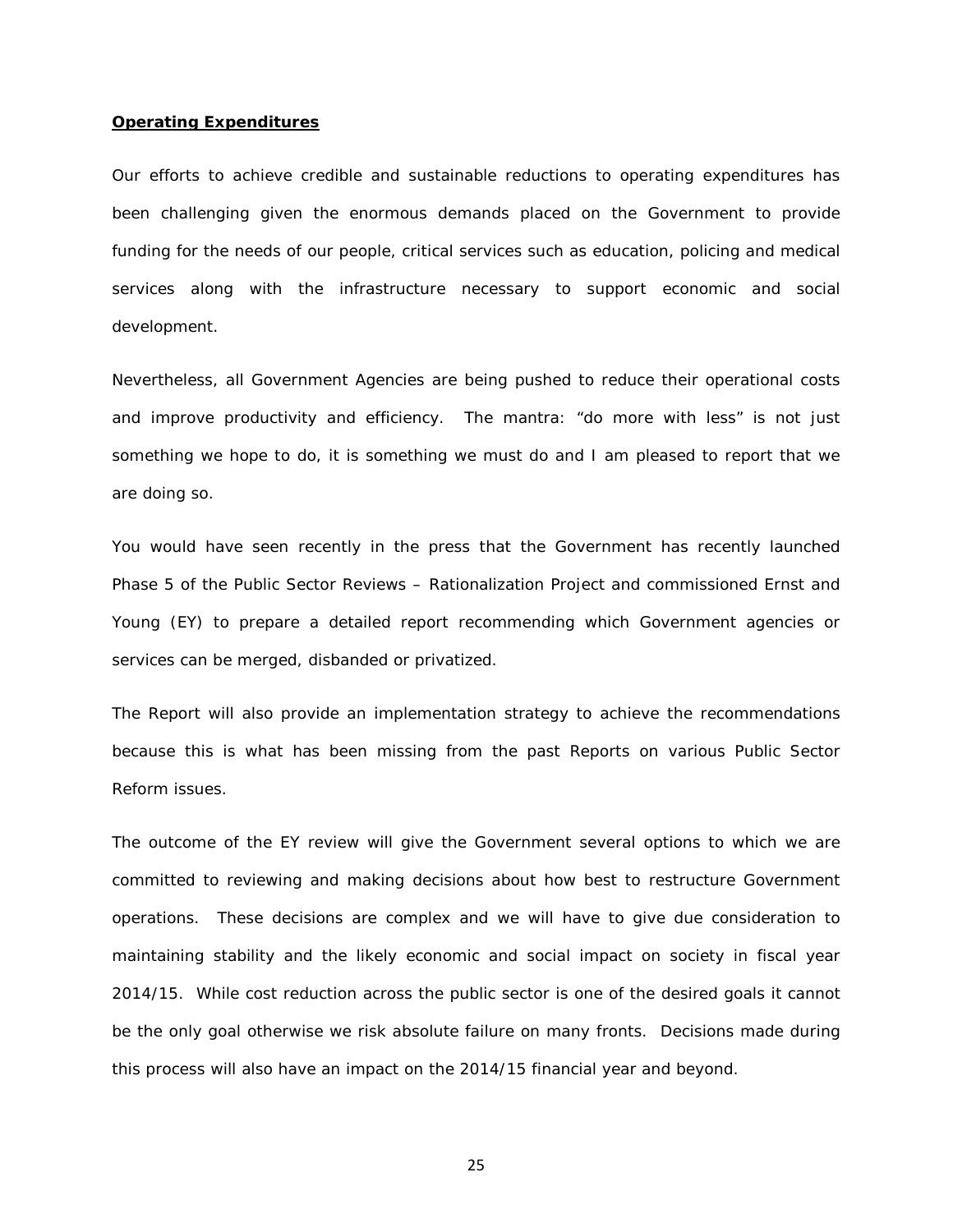In addition to the EY report, the Government will soon receive the report from the Committee established to review the Public Management and Finance Law. The outcome of this review will likely include recommendations for the restructuring of some of the financial management functions and processes of the public sector, potentially reducing the cost of financial management across the Government in future financial years.

The Committee is expected to produce its report by 31 May 2014. Key amongst the recommendations that I expect to find in the Committee's report is one which supports Government transitioning to multi-year budgeting, planned for  $1<sup>st</sup>$  of January 2016. Multiyear budgeting involves the Legislative Assembly, in the future, approving at one meeting of the House, budgets for periods greater than the present one-year period. Other jurisdictions of similar size to the Cayman Islands, such as Jersey, have practiced multi-year budgeting quite successfully.

For the 2014/15 Budget the Government concentrated its efforts on maintaining capacity and effectiveness across the breadth of services while eliminating one-off, non-recurring expenditure as well as maintaining the expenditure reductions that were made as part of the 2013/14 Budget process.

Mr. Speaker, the Government will continue with a number of expenditure control measures implemented in 2013/14 including:

- The continuation of the Budget Delivery Committee which provides oversight of yearto-date financial performance against budget and makes recommendations to the Minister for Finance;
- Increasing the occupancy of the new Government Administration Building by bringing in agencies where possible thereby reducing rental expenditure. By September 2014 the Portfolio of Legal Affairs will move into the building and give up their leased accommodations;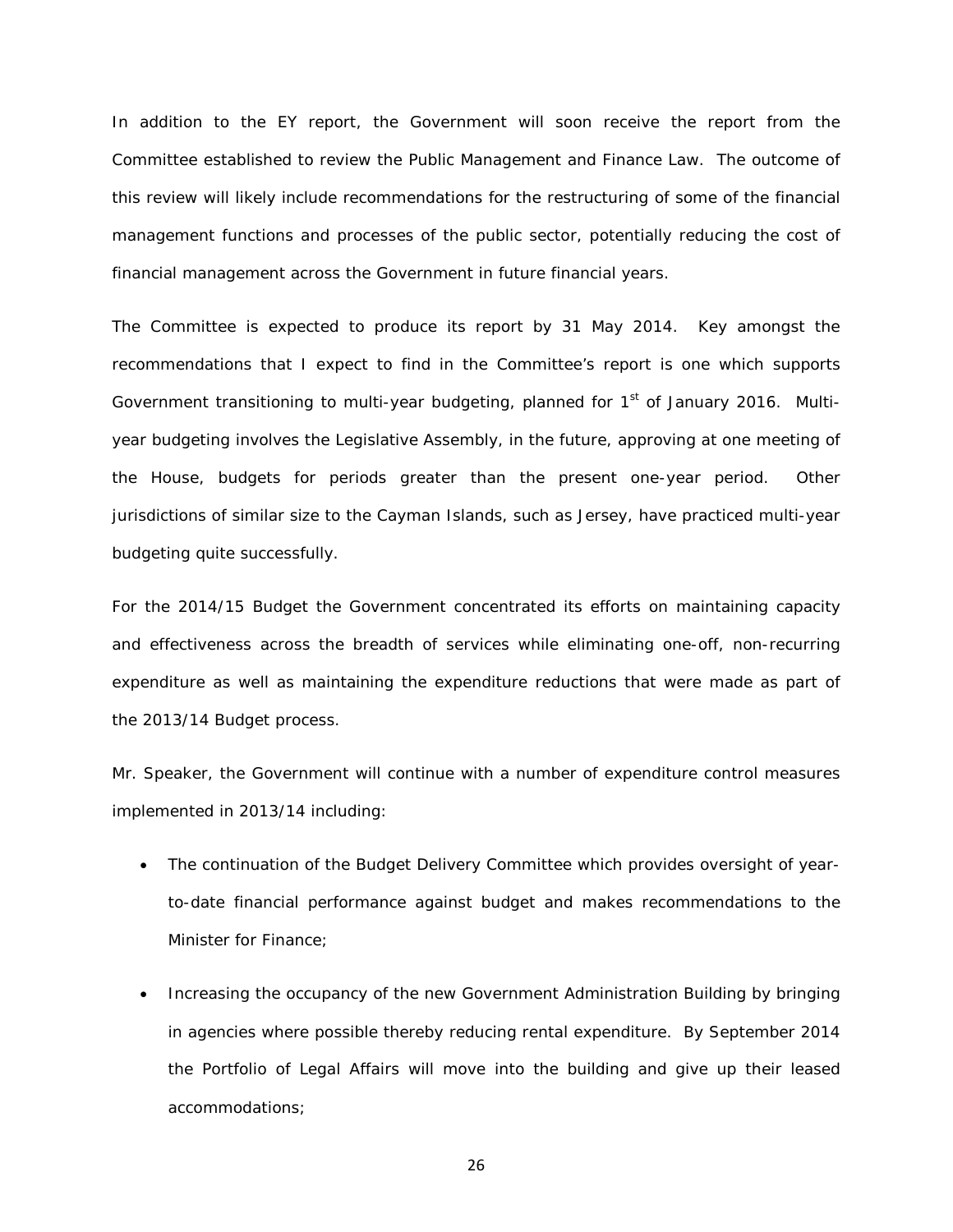- Providing more efficient social programmes through strengthening qualification criteria and improving the monitoring of recipients of Government funds; and
- Improved cash management between Core Government and SAGCs by having SAGCs deposit surplus cash with the Treasury during the first six months of the financial year when Core Government's cash inflows are less than Cash Outflows. This avoids the need for Government to seek expensive overdraft facilities and also allows the SAGCs to put their surplus cash to productive use within the public sector.

Mr. Speaker, SAGCs are an integral part of the Cayman Islands Public Sector because they exist through delegated authority to carry out certain functions and to minimize risks. But as a result of the parent and subsidiary structure they are in a position to have first call on the revenue they collect and are not subject to the same direct expenditure controls as core Government Agencies.

Therefore, during the 2014/15 financial year the Government will seek to pass a Public Authorities Bill which will bring uniformity to the governance and accountability arrangements of our SAGCs, particularly from a financial management perspective. The financial performance goals of the Government must, and do, include the SAGCs since the net operating position of SAGCs can increase or decrease the Core Government's net position.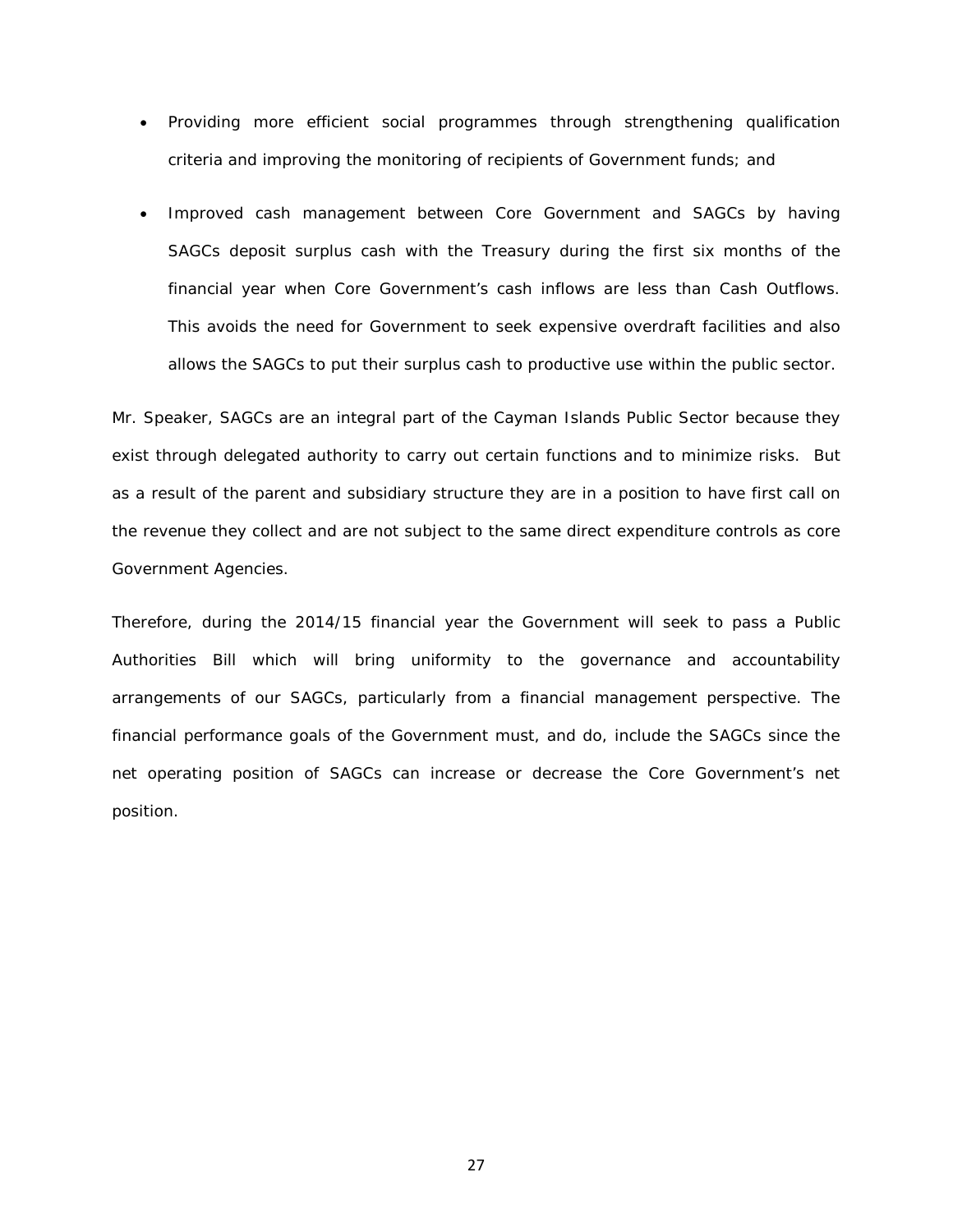Mr. Speaker, the 2014/15 forecast for Core Government Operating Expenses of \$508.3 million (which excludes financing costs of \$28.5 million on past borrowings) represents an \$8.7 million reduction from 2013/14 forecast expenditure levels. The major components of the forecast operating expenses are:

- **Personnel Costs** are budgeted at \$241.7 million in 2014/15. This represents a \$7.4 million increase over the 2013/14 forecast for this category of expenditure and is driven by the need for the Government to fill critical vacancies in safety and security services such as: Customs, Fire, Immigration, Police and Prisons. That said, the Government will continue in 2014/15 with the centralised approach to managing recruitment for expenditure control within this category. Included within the Personnel Costs budget is \$11.4 million which will be paid into the Public Service Pensions Fund towards the Government's past service liability for civil service and parliamentarian pensions benefits. It should be noted that the \$11.4 million is in addition to the pension contributions made by the Government to the Public Service Pensions Fund each month.
- **Supplies and Consumables** are budgeted to be \$87.7 million in 2014/15 which is \$3.3 million below the \$91 million forecast for this category in 2013/14. For 2014/15 we have achieved savings in this category by: reducing the number of leased premises; reducing professional fees for external consultants; and making smarter decisions about how we consume resources.
- **Outputs from Statutory Authorities and Government Companies** are budgeted to be \$94.1 million in 2014/15 which is \$6.6 million less than the \$100.7 million forecast for 2013/14. This improvement is related to a change in the funding model for the National Roads Authority and the Cayman Islands Monetary Authority where Government has reassigned elements of coercive revenue to these Authorities.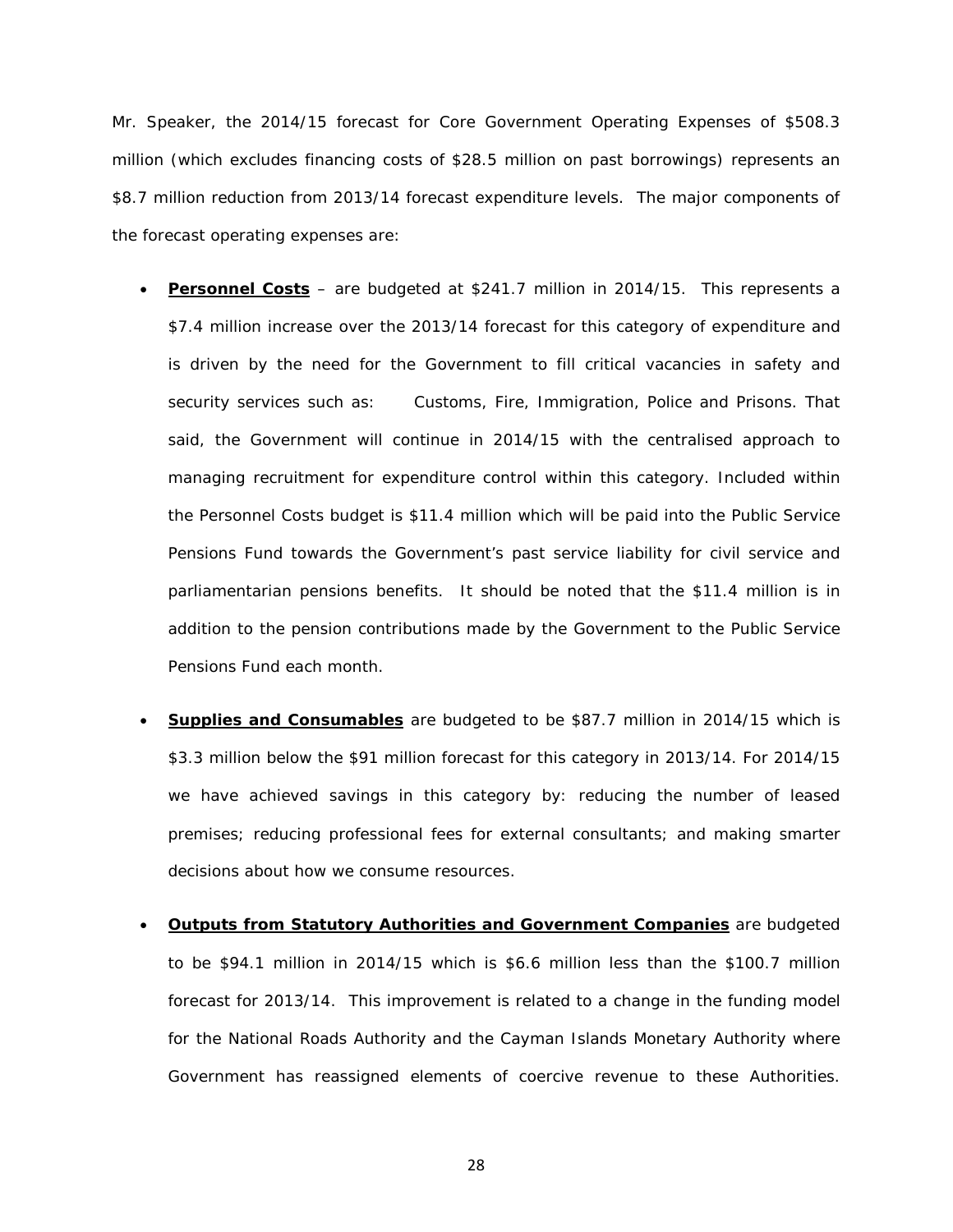Despite doing so for the purpose of compliance with the FFR requirements this strategy creates a direct link to the revenues generated from the services of these Authorities and improves financial independence and accountability, and allows the Government to reduce its output expenditure with respect to these Authorities.

• **Outputs from Non-Governmental Output Suppliers** are budgeted to be \$22.7 million in 2014/15. This is \$4 million less than the \$26.7 million forecast for 2013/14. The appropriations within this category of expenditure, fund a wide variety of programmes provided by agencies external to the Government.

The major items in this category are: \$11.4 million to fund overseas medical care for indigents and uninsured persons; \$2.5 million to provide Legal Aid services to qualified persons; \$1.6 million to provide rental housing accommodations to persons in need; \$1.5 million in funding to the Cayman Islands Private Schools Association; and \$1.4 million of funding to the NCVO Pines Retirement Home to provide residential care to elderly and disabled persons.

- **Transfer Payments** are budgeted to be \$31.3 million in 2014/15. This is approximately \$1.6 million less than the 2013/14 forecast of \$32.9 million for this category of expenditure. The appropriations within this category provide funding for many important programmes including: \$11.4 million for local and overseas scholarships; \$7.8 million for poor relief payments to the most vulnerable persons in our community; and \$6.2 million in benefit payments to our seamen and veterans;
- **Financing Expenses** are budgeted to be \$28.5 million in 2014/15 which is \$2.1 million less than the 2013/14 forecast. This reduction reflects: no new borrowings; the reducing balance of public debt; reduced interest rates on a portion of the public debt portfolio following refinancing negotiations in December 2013; and the removal of the overdraft facility to finance Government's operations.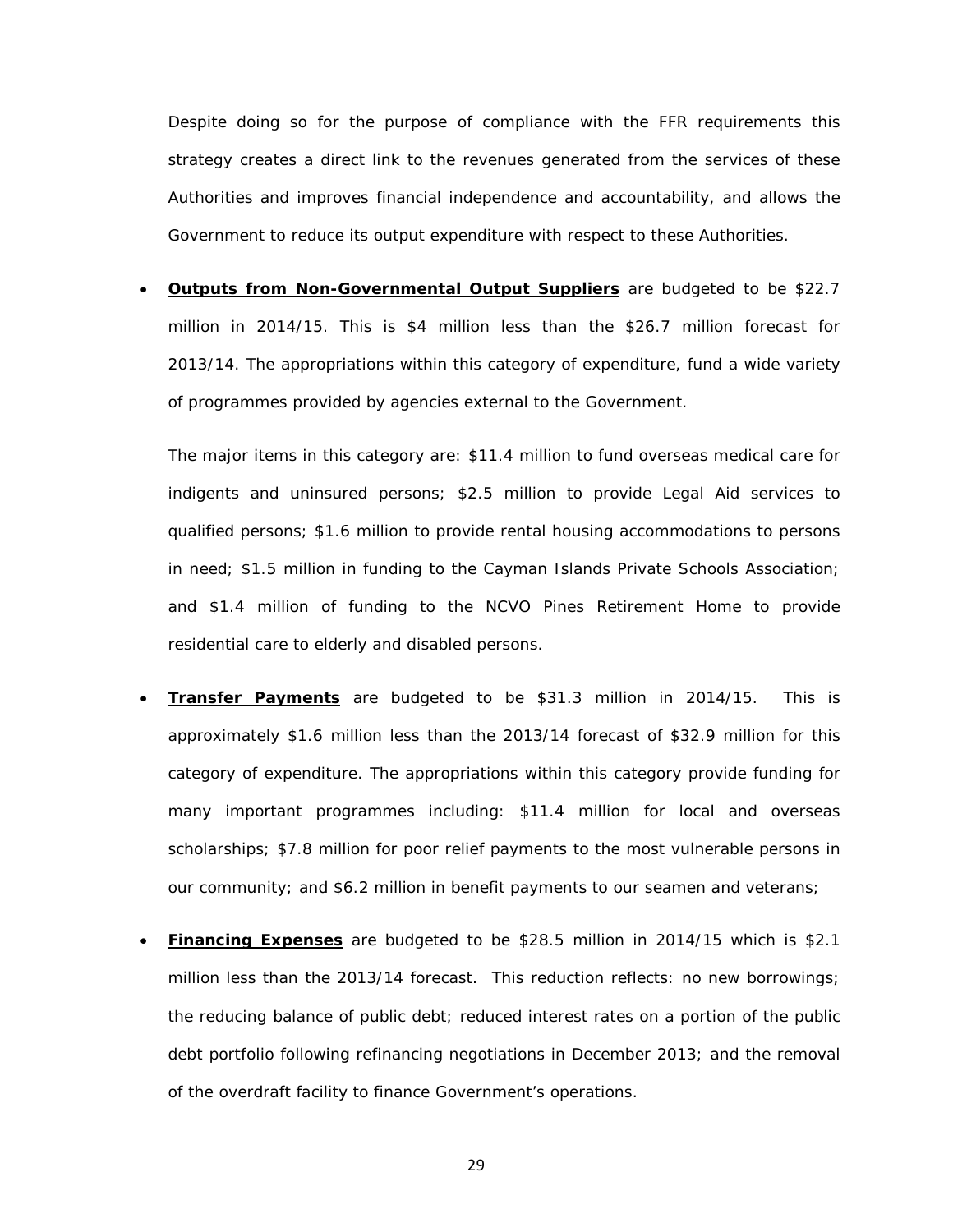• **Depreciation** is budgeted to be \$26.8 million 2014/15. Deprecation is a non-cash expenditure which spreads the cost of a capital asset over the expected life of the asset.

#### **Capital Investments**

Moving now to Capital Investments, for 2014/15 the Government intends to make investments totalling \$47 million, of which \$26.7 million will be invested in core Government assets such as:

- \$6.2 million for the Ministry of Education for the completion of the multipurpose hall and ancillary infrastructure at the John Gray High School in George Town; and upgrades at other schools;
- \$5.0 million for upgrades to various roads on Grand Cayman;
- \$4.7 million to the Ministry of Health to fund upgrades to the George Town landfill and solid waste management systems;
- \$2.3 million to the Ministry of Home Affairs to fund the purchase of additional security and safety equipment and vehicles for the Fire, Police and Prisons Departments;
- \$1.7 million to the Ministry of Financial Services to fund upgrades to their Information Technology infrastructure to meet international reporting requirements for the automatic exchange of information for tax purposes; and
- \$1.2 million for the construction and upgrade of roads on Cayman Brac and Little Cayman.

A total of \$20.3 million will be invested in SAGCs to fund debt service obligations; operational losses and acquisition of equipment. The major investments in this category are: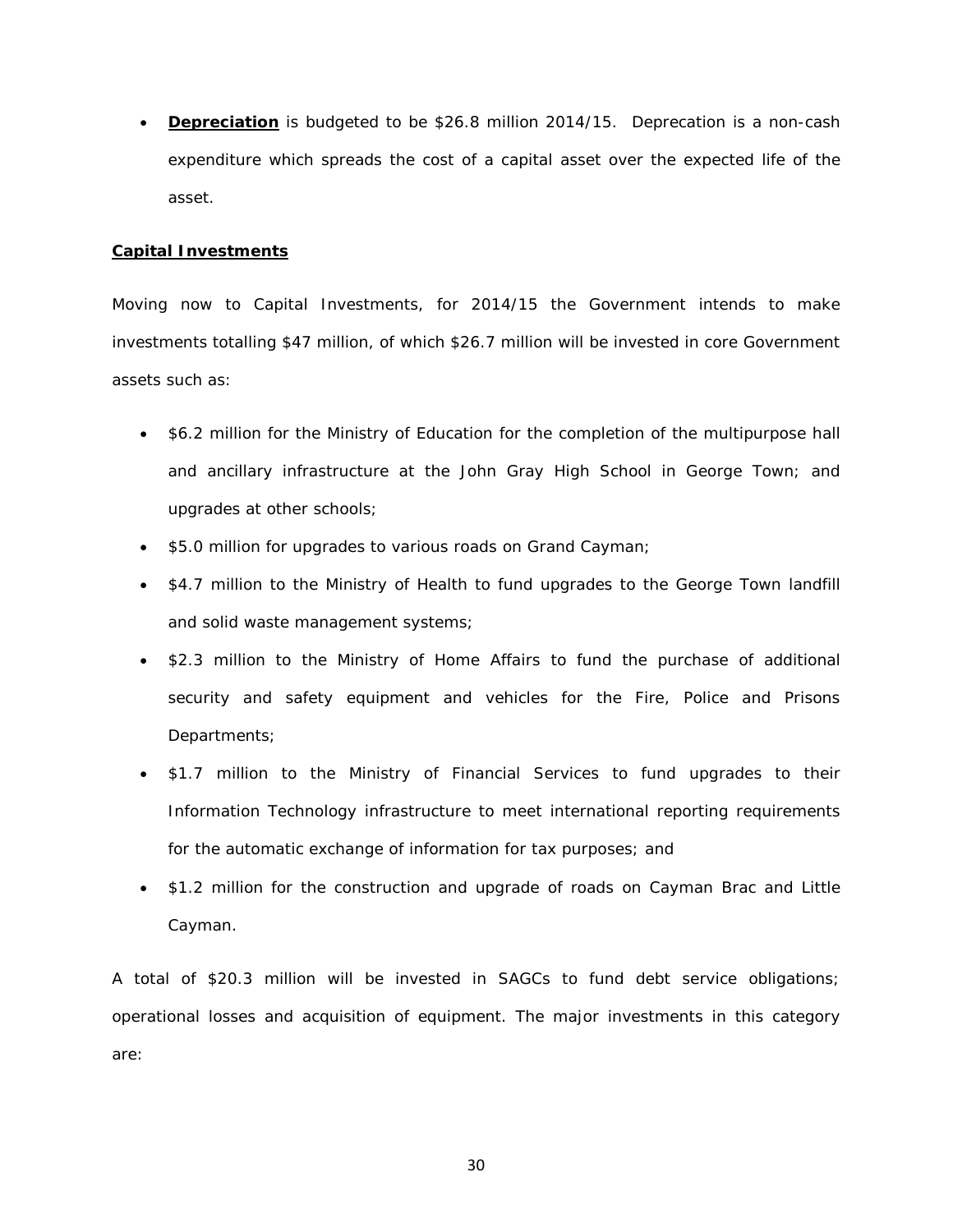- \$9.5 million to the Cayman Turtle Farm (1983) Limited to fund debt servicing and operational losses;
- \$4.85 million to Cayman Airways Limited to fund debt servicing, capital expenditure and operating losses;
- \$2.4 million to the National Housing Development Trust to fund debt servicing obligations; and
- \$1.5 million to the Cayman Islands Development Bank to fund debt servicing obligations.

#### **Cash and Debt Management**

A major component of the Government's fiscal strategy towards achieving FFR compliance is the strict management of cash and the proactive management of our debt portfolio.

During 2014/15 total cash balances are expected to grow by \$82.5 million, reaching \$256.1 million at 30 June 2015. This build-up of cash is critical to achieving FFR compliance but it also creates a higher degree of financial resilience for the Government. This is important as it will allow the Government greater flexibility in the future to respond to any crises which may arise.

The Government is not planning to undertake any new borrowings during the 2014/15 financial year. And as at the 1 July 2014 the, Core Government Debt is expected to be \$548.9 million. During 2014/15 the Government will make principal payments of \$25.4 million, thereby reducing the outstanding debt to \$523.5 million by 30 June 2015.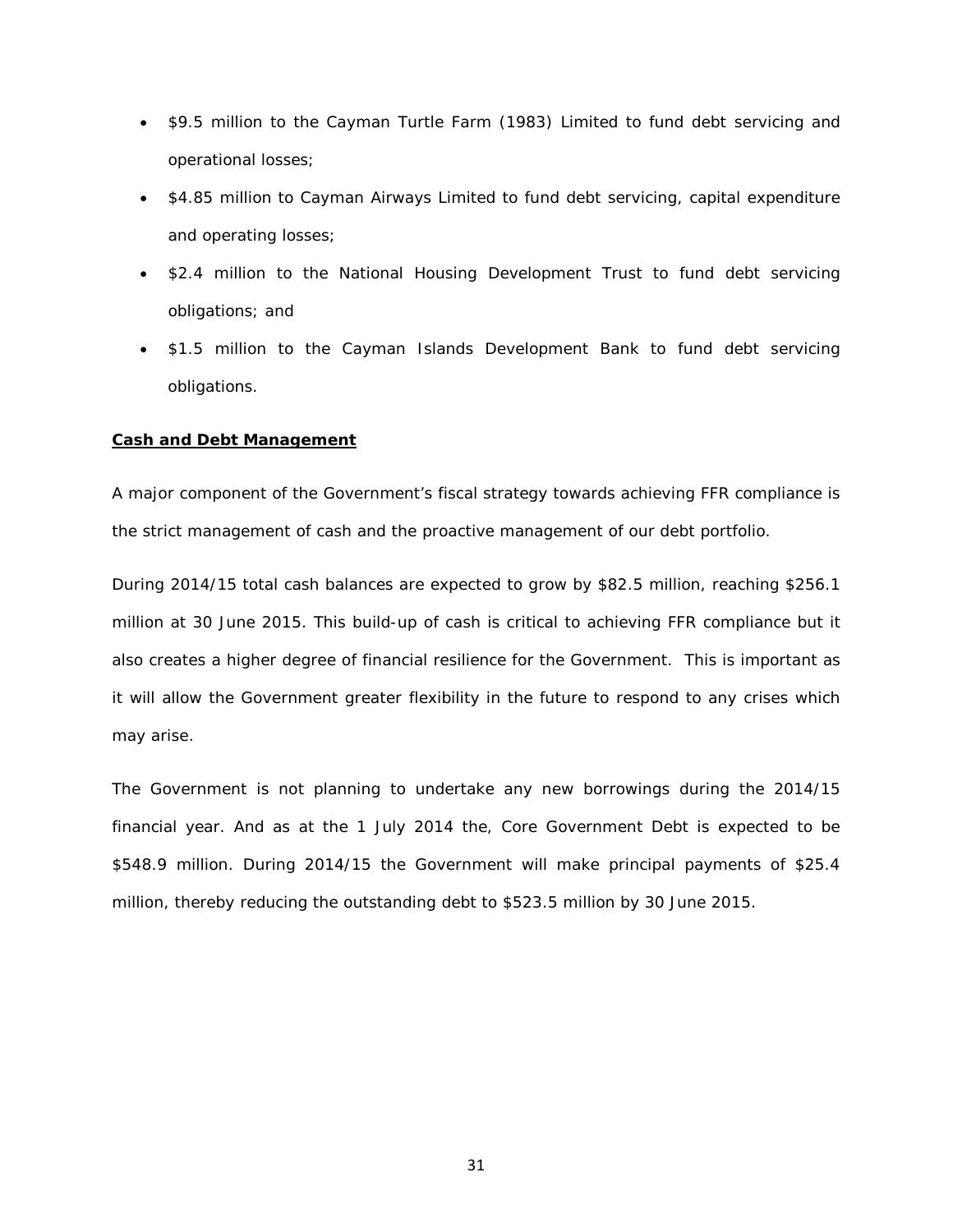Mr. Speaker, the expected greater opening operating bank account balance at the start of the 2014/15 fiscal year and continued cohesive public sector cash management practices are the principle reasons that led the Government to not request an overdraft facility for the upcoming fiscal year.

This points to Government's renewed confidence in its cash management abilities and the decision will also eliminate overdraft interest expense.

The Government has received representations from the FCO that if there is a request for an overdraft facility to assist the Islands in the event of a natural disaster, such a request would be favourably considered.

In addition to making the scheduled debt repayments, the Government will establish a dedicated sinking fund for debt retirement. This fund will be under the control of Her Excellency the Governor and the Minister for Finance and Economic Development. The Government will deposit \$18.22 million over the next four financial years (2014/15 – 2017/18) starting with \$4.3 million in 2014/15. This will ensure that sufficient cash is set aside in advance to fund debt payments in future years without jeopardizing compliance with the FFR ratios.

The Ministry of Finance is also examining options for the possible restructuring of the nonamortizing elements of the Entire Public Sector's debt portfolio into amortizing debt instruments which will spread the principal repayments over a more manageable timeframe.

For the Core Government, our focus is on the US\$312 million 2009 Bullet Bond which matures on 24 November 2019.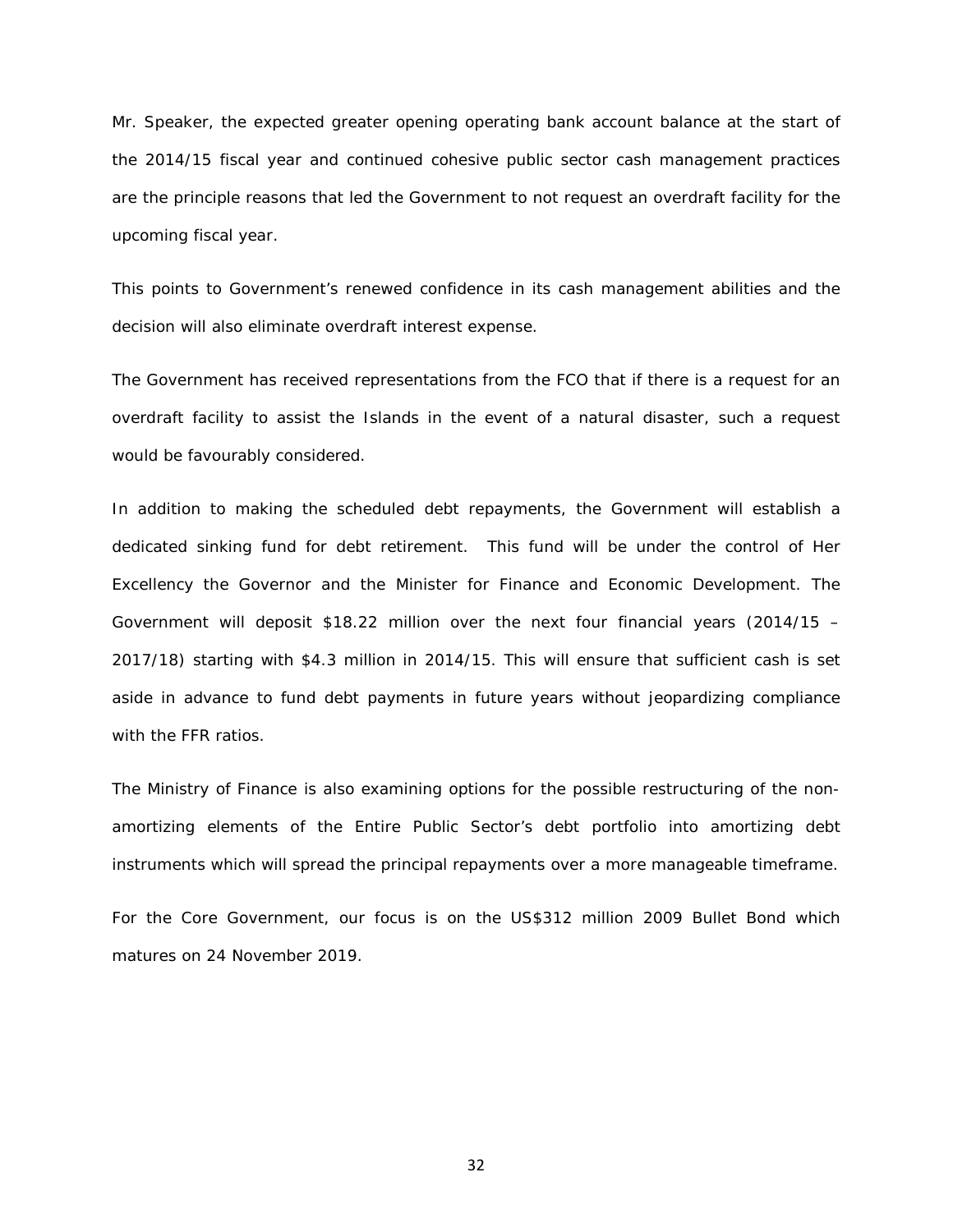However, it is important to note that the Government will not pursue any course of action that will be contrary to its existing financing agreements. We are also working with the Cayman Islands Development Bank (CIDB) to develop a strategy to refinance its debt portfolio of five separate bullet bonds totalling \$34.7 million. During 2014/15 three of these facilities mature with a combined value of \$26.4 million as per the following schedule: \$16.6 million on 27 April 2015; \$4.8 million on 30 June 2015; and \$5.0 million on 30 June 2015.

It is the Government's intention that funds held on reserve by CIDB be used to retire the \$5.0 million bond maturing on 30 June 2015.

#### **COMPLIANCE WITH FFR TARGETS**

In terms of compliance with the Principles of Responsible Financial Management set out in the Public Management and Finance Law and the Framework For Fiscal Responsibility, the 2014/15 Budget forecasts the following levels of compliance with the principles:

- **1. Net Operating Position:** for 2014/15 this has been achieved with a forecast net operating surplus of \$128.0 million which complies with the requirement for the Net Operating position to be positive;
- **2. Net Worth:** for 2014/15 Net Worth is forecast at \$1.59 billion which complies with the requirement for Net Worth to be positive;
- **3. Debt Service: that is, the annual payments related to all public sector borrowing commitments should be no more than 10% of core Government Revenue:** – For 2014/15 this is forecast to be 11.3%, down from 12.1% in 2013/14. Government has a further year, to 30 June 2016, to achieve compliance with the 10% upper limit;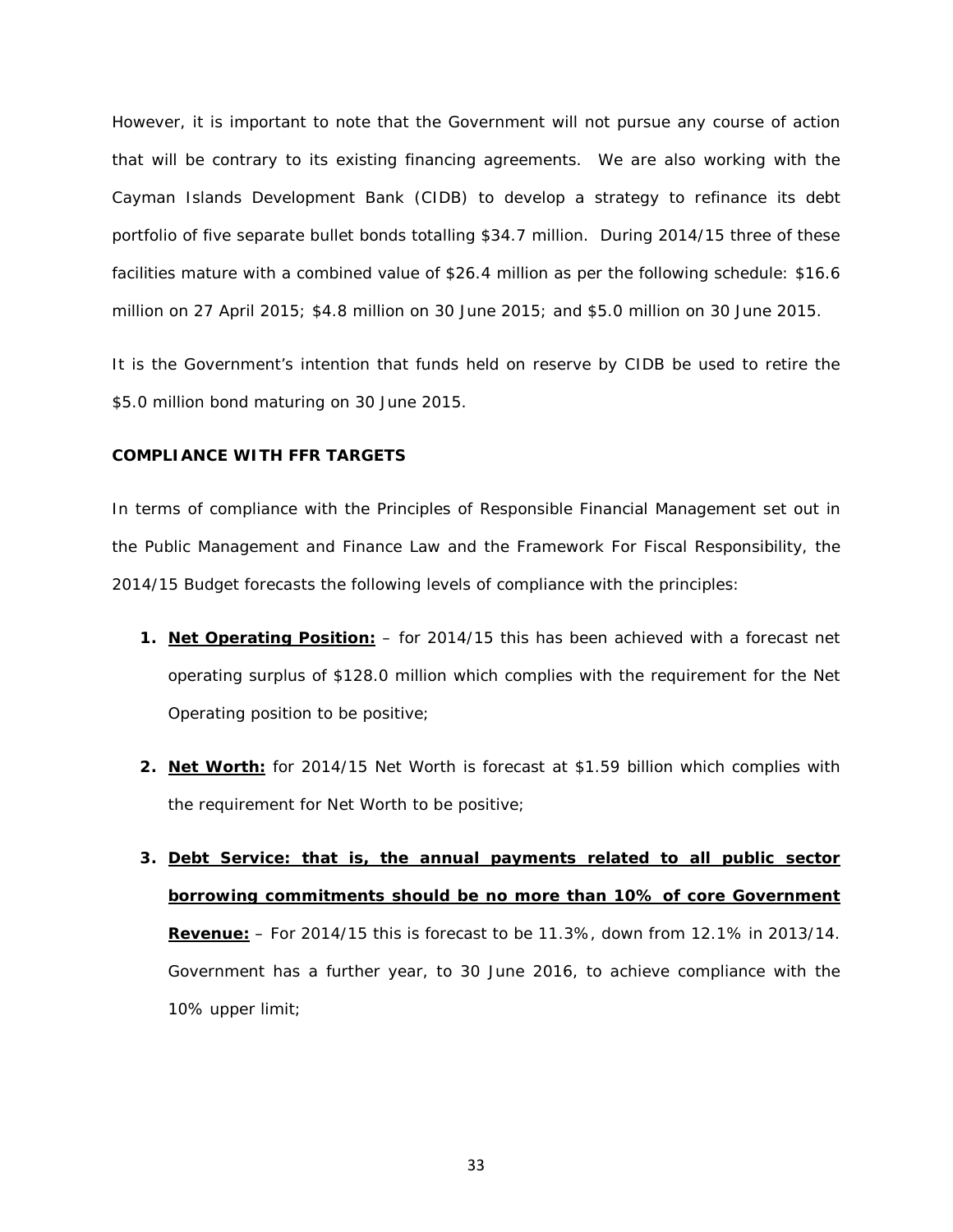- **4. Net Debt: Should be no more than 80% of Core Government Revenue:** for 2014/15 Net Debt is forecast to be 61.2%, down from 78.4% in 2013/14. Compliance with the ratio has been achieved;
- **5. Cash Reserves: Should be no less than 90 days of estimated executive expenses:** For 2014/15 this is forecast to be 43.3 days or \$63.7 million. As per the FFR, this ratio is calculated at the point in the fiscal year when the core Government's cash balances are at their lowest. Based on the forecast profile of cash inflows and outflows this is expected to occur at 31 December 2014 when the unrestricted cash balances are expected to be \$63.7 million. Therefore, taking the cash balances at 31 December allows for a more robust measure of cash reserves. Again, in accordance with the FFR, Government has a further year, until 31 December 2015, to achieve compliance with this ratio.

#### **CONCLUSION**

Mr. Speaker, the 2014/15 Budget was developed taking a fiscally prudent and conservative approach which reaffirms this Government's commitment to firmly put the Cayman Islands on the path to fiscal sustainability; not only for compliance with the mandate of the United Kingdom Government but because we want to ensure that our children and grandchildren inherit a country with a promising future and the resources to make their dreams come true.

Cayman is still a developing country and in order achieve our goals there will have to be some pain and sacrifice. For the Government, the pain comes in what we will not be able to achieve in terms of desired investments and activities within a single term. We must focus only on what we can achieve within a particular timeframe and the methods we employ in getting there.